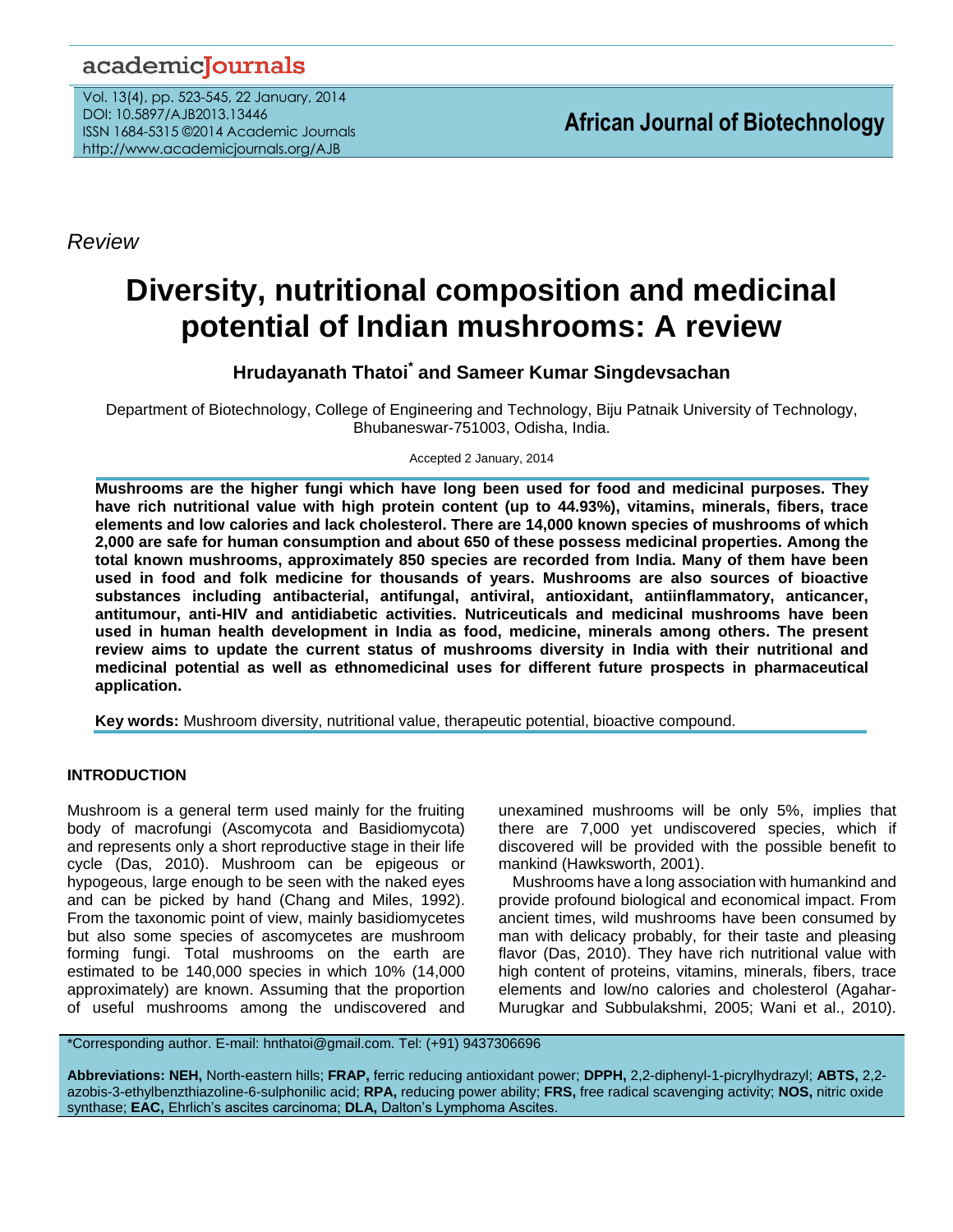Many of them have been used in folk medicine for thousands of years. Some of them are nutraceuticals (natural food having potential value in maintaining good health and boosting immune system of the human body) while others can produce potent nutriceuticals (compounds that have medicinal and nutritional attributes and are consumed as medicines in the form of capsules or tablets but not as food) (Elmastas et al., 2007; Ribeiro et al., 2007). Mushrooms are known to be rich sources of various bioactive substances like antibacterial, antifungal, antiviral, antiparasitic, antioxidant, antiinflammatory, antiproliferative, anticancer, antitumour, cytotoxic, anti-HIV, hypocholesterolemic, antidiabetic, anticoagulant, hepatoprotective compounds, among others (Wasser and Weis, 1999; Lindequist et al., 2005;Ajith and Janardhanan, 2007). Out of approximately 14,000 known species, 2,000 are safe for human consumption and about 650 of these possess medicinal properties (Rai et al., 2005). In developing countries like India with rich biodiversity, mushrooms are a boon for progress in the field of food, medicine and unemployment because of several nutriceuticals and medicinal mushrooms that have been found to be useful towards human health development as food, medicine, minerals and drugs among others. (Rai et al., 2005; Sheena et al., 2005; Wani et al., 2010). The present review provides information on mushroom diversity in India and their nutritional and therapeutic importance of various Indian mushrooms towards human health and benefits such as food, medicine, minerals, drugs among others.

## **MUSHROOM DIVERSITY IN INDIA**

In India the total recorded mushrooms are approximately 850 species (Deshmukh, 2004). There are references to the use of mushrooms as food and medicine in India in the ancient medical treatise, Charaka Samhita (3000±500 BC). However, the scientific study of mushrooms in India started with the identification and description of *Podaxis pistillaris* (L.: Pers.) by Linnaeus in the 18th century which was collected and sent by Koening from Tamil Nadu State. Later, Sir J.D. Hooker made extensive collection mostly from Assam, Darjeeling, Sikkim and Khasi hills which led to the publication of a series of papers by an English mycologist, Revd M.J. Berkeley between 1850 and 1882 (Natarajan, 1995).

Collection and scientific study of mushrooms in India really began during the  $19<sup>th</sup>$  century and continued till date (Kaul, 2002). The period can be divided into three phases. The first phase lasted from 1825 to 1899 and in addition to Berkeley and Montagne, recorders during this phase included Fries, Léveillé, Currey, Cooke, Massee, Watt and Lloyd (Sathe, 1979; Natarajan, 1995). The second phase (1900-1969) started with Paul Henning's significant contributions which have described another 32 genera and 68 species from India (Natarajan, 1995). A

significant feature of the second phase was the involvement, besides European and American workers, of a number of Indian workers in research on higher fungi (Sathe, 1979). Special mention should be made of the work on Indian fungi by E.J. Butler at Pusa (Bihar) in the post of Imperial Mycologist who has produced the first authoritative list, *Fungi of India*, in collaboration with G.R. Bisby (Butler and Bisby, 1931). This publication was updated until the latest edition by Sarbhoy et al*.* (1996). Notable Indian workers of this period were Professor S.R. Bose (Calcutta, West Bengal) and Professor K.S. Thind (Punjab University, Chandigarh). The third phase of the work is said to have started in the early 1970s and continuing till date provided much needed impetus with the development of an edible mushroom industry in India. After that, several researchers are continuing their study all over India on mushroom diversity and their uses as food and medicine (Patil et al*.,* 1995; Swapna et al., 2008; Das, 2010, Sachan et al., 2013). Details of region wise studies undertaken on mushroom diversity in India have been discussed below.

## **North India**

Several reports on higher fungi and mushroom have been conducted from northern India which includes North Western region, Eastern Himalaya proper and North-Eastern hilly areas. North western region of India includes Punjab, Haryana, Chandigarh and Gujarat while the Eastern Himalaya proper includes the northern parts of Assam, the whole of Arunachal Pradesh and Sikkim, and North-Eastern covers the hilly states of Nagaland, Meghalaya, Manipur, Mizoram and Tripura (Khoshoo, 1992). Berkeley in 1876 was probably the first to report higher fungi from the Kashmir valley. Later, T. N. Kaul and his group provided fragmentary records on higher fungi in the late 1960s working at the Regional Research Laboratory, Srinagar and Kashmir. Due to sustained work carried out by Kaul, Kapoor and Abraham from Northern India, 262 higher fungi have been recorded from Kashmir valley, among which 226 taxa were agarics (Abraham, 1991). They described a number of species of *Coprinus, Morchella, Pleurotus, Lycoperdon, Calvatia* and *Helvella.*  A significant contribution to their study was made by Professor Watling from Edinburgh, UK, who, besides providing constant guidance to these workers, published a list of 119 species of higher fungi from the Kashmir valley, based on his personal collection (Watling and Gregory, 1980).

North-Western Himalaya has been the centre of intensive research on higher fungi since the 1950s. An edible species of *Agaricus,* namely *Kbasianulosus* was first reported from Punjab of North-West Himalaya by Paracer and Chahal (1962). Now there are two active centers (Department of Botany, Punjab University,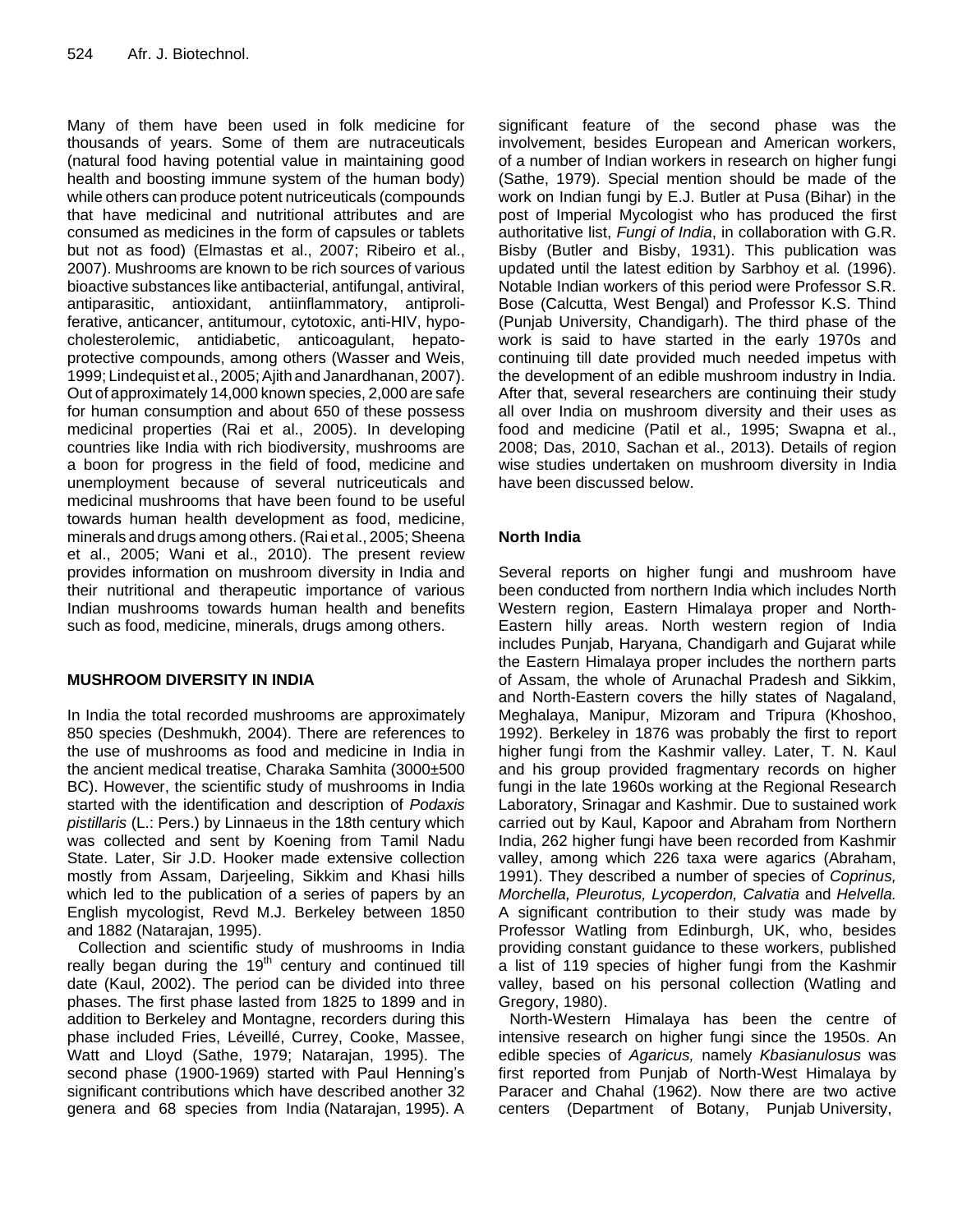Chandigarh and Punjabi University, Patiala) of research on macrofungi in this region and collections have mostly been made from North-West Himalaya. Professor K. S. Thind (Punjab University, Chandigarh) has published a series of papers on operculate discomycetes, particularly *Pezizales*. A total of 226 operculate discomycetes have been recorded from India so far; the major contribution from Thind and his associates. Thind and his associates have also worked on clavarioid homobasidiomycetes in the Himalaya, recording 181 taxa in 20 genera from Indo-Himalaya (Thind, 1961; Kaul, 1992). Thind and his colleagues have also published a series of papers on the *Polyporaceae* of India, and later Rattan (1977) recorded 198 species of resupinate aphyllophoroid taxa from North-West Himalaya.

A number of reports on mushroom from North Western Himalaya have been provided by Atri and Saini since 1988 to till date from Department of Botany, Punjab University, Patiala (second center). Atri and Saini (1989) reviewed work on the *Russulaceae* worldwide including the Indian components. They have described many species of mushrooms which include *Russula, Lactarius* (Saini et al*.* 1988, Atri et al*.* 1991a), *Agaricus campestris* (Atri et al*.*  1991b), *Termitomyces* (Atri et al*.,* 1995), *Agaricales* and *Gasteromycetes* (Saini and Atri, 1995), *Lepiota* (Atri et al., 1996).Atri et al*.*(1997) also studied the taxonomy, distribution, ecology and edibility of 30 taxa of genus *Russula*  which are new records from India. To date only 81 taxa (55 of *Russula* and 26 of *Lactarius*) have been recorded from India.

Some fleshy fungi from Himachal Pradesh were described by Sohi et al*.* (1964). They prepared a list of 15 fleshy fungi of which 3 (viz; *Macrolepiota procera, Cantharellus minor* and *Cantharellus cibarius)* were noted as edible. Sohi et al. (1965) also described 10 species in which four belonging to *Morchella* (viz; *M. hybrida, M. angusticeps, M. conica, M. esculenta)* and two of *Helvella* (viz; *Emitra,* and *E. crispa)* are edible. Three important centers of work on macrofungi in the state of Himachal Pradesh are the Biosciences Department, University of Himachal Pradesh, Shimla; the Agricultural and Horticultural University, Solan, and the National Research Centre on Mushrooms (ICAR), Solan. Professor Lakhanpal, working at the University of Himachal Pradesh, Shimla, has made a major contribution with a list of 190 species of *Agaricales* occurring over the entire North-west Himalayan region (Lakhanpal, 1995). Agarwal et al. (1984) made additions to fleshy fungi of India by recording *Collybia albijorida, Calvaria flava, Amanita phalliodes, Lysurus borealis* and *Calyatia* species from Palampur district of Himachal Pradesh. A review of Himalayan *Agaricales* was also conducted by Lakhanpal (1993) and listed all genera by family and the number of species present in India and their distribution in both north-western and eastern Himalaya. An attempt has been made by Pande et al. (2004) to give an assessment of the species diversity of

epigeous ectomycorrhizal fungi of the temperate forests of Western Himalaya, based on studies carried out in this region. They have reported several major genera in terms of species of *Amanita* (15 sp.), *Russula* (13 sp.), *Boletus*  (12 sp.), *Lactarius* (9 sp.), *Hygrophorus* (4 sp.) and *Cortinarius* (4 sp.).

A new record of twenty eight species of the macrofungi distributed in eighteen genera belonging to ten families of the order *Agaricales* have been reported by Upadhyay et al. (2007) from North Western Himalaya, India (Table 1). Futher, Vishwakarma et al. (2011) have reported some medicnal mushrooms (*Ganoderma lucidum*, *A. campestris*, *Hydnum repandum*, *Coprinus comatus*, *M. esculenta* and *Cantharellus cibarius*) from Garhwal Himalaya, Uttarakhand, India. Later, macrofungal diversity in moist temperate forests of Garhwal Himalaya has reported by M.P. Vishwakarma and his group (Vishwakarma et al., 2012). As a result of their study, total 40 taxa belonging to 11 families were identified (Table 1).

Sharma and Sidhu (1991) reported the occurrence and distribution of *Geoglossaceae* in the Eastern Himalayan ranges of India. They maintained that the Himalaya in general and Eastern Himalaya and adjoining hills in particular are relatively rich in *Geoglossaceae*. They surveyed localities in and around West Bengal, Meghalaya, Assam and Arunachal Pradesh states and recorded 12 species distributed among nine genera with ecological notes (Table 1). In India as a whole, the family is represented by 48 species within nine genera. Verma et al*.* (1987) described fleshy fungal flora of the northeastern hills (NEH) India from Manipur and Meghalaya belonging to the family *Auriculariaceae, Clavariaceae, Cantharellaceae, Tricholomataceae, Pluteaceae, Paxillaceae, Cortinariaceae, Cycoperdaceae,* and *Sclerodermataceae* of Basidiomycotina and *Halvellaceae*  of Ascomycotina*.* Again, Verma et al. (1995) recorded the results of a macrofungal survey of the NEH and confirmed ninety five species of higher fungi. Among these, 85 species were new records from the NEH region and others were from different locations of India.

Three new species of *Lactarius* (*L. sanjappae*, *L*. *mukteswaricus* and *L*. *verbekenae*) in different regions of Kumaon Himalaya were extensively studied and described by Das et al. (2004). Total 126 wild mushrooms from Barsey Rhododendron Sanctuary of the state Sikkim were also recently reported by Das (2010) which were enlisted with their scientific names, common names, distribution, growing period and status of edibility. Medicinally important 46 mushrooms were also highlighted with their medicinal properties. Acharya et al. (2010) have reported 151 species of Agaricales belonging to 42 genera from the Darjeeling and Sikkim hilly areas of Sikkim Himalaya. The number of representative species under each of the 42 genera varied with 13 genera having a single species each and the genera *Mycena* and *Collybia*, having 20 and 16 species, respectively. A total of 11 edible macrofungi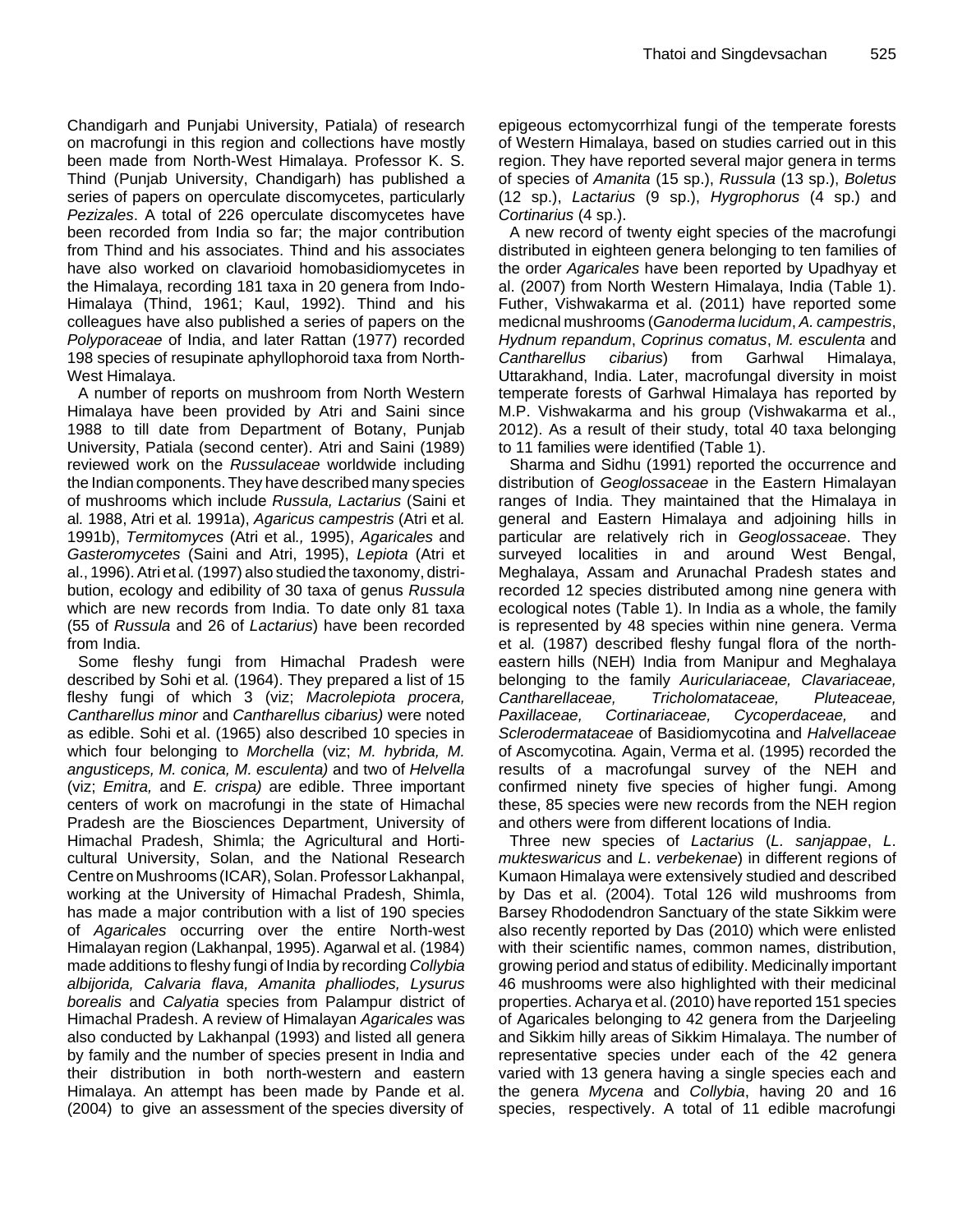**Table 1.** Diversity of Indian mushrooms and their location.

| Mushrooms diversity <sup>1</sup>                                                                | <b>Location in India</b>                               | <b>References</b>          |
|-------------------------------------------------------------------------------------------------|--------------------------------------------------------|----------------------------|
| Agaricus compestris                                                                             | West Bengal                                            | Bose and Bose (1941)       |
| Cantharellus aurantiacus                                                                        |                                                        |                            |
| Cantharellus cibarius                                                                           |                                                        |                            |
| Coprinus comatus                                                                                |                                                        |                            |
| Lentinus subnudus                                                                               |                                                        |                            |
| Termitomyces microsporus                                                                        |                                                        |                            |
| Talbuminosa                                                                                     |                                                        |                            |
| Volvariella terastius                                                                           |                                                        |                            |
| Truffles and Boletus sp.                                                                        |                                                        |                            |
| Volvariella diplasia                                                                            | <b>Baroda State</b>                                    | Moses (1948)               |
| Pleurotus ostreatus                                                                             |                                                        |                            |
| <b>Boletus crocatus</b>                                                                         |                                                        |                            |
| Agaricus arvensis and                                                                           |                                                        |                            |
| some puff-balls                                                                                 |                                                        |                            |
| 15 fleshy fungi of Macrolepiota procera, Cantharellus<br>minor and C. cibarius                  | Himachal Pradesh                                       | Sohi et al. (1964)         |
| 10 species of which four belonging to                                                           | <b>Himachal Pradesh</b>                                | Sohi et al. (1965)         |
| Morchella (viz; M. hybrida, M. angusticeps,                                                     |                                                        |                            |
| M. conica, M. esculenta) and two of                                                             |                                                        |                            |
| Helvella (viz; Emitra, and E. crispa)                                                           |                                                        |                            |
| Calocybe indica and                                                                             | West Bengal                                            | Purkayastha and            |
| Termitomyces eurhizus                                                                           |                                                        | Chandra (1974; 1975)       |
| 3 species belong to Calvatia, 2 to                                                              | West Bengal                                            | Gupta et al. (1974)        |
| Lycoperdon and one each to                                                                      |                                                        |                            |
| Geastrum and Bovista                                                                            |                                                        |                            |
| 58 species of Agaricus, Amanita,                                                                | Lucknow, Uttar Pradesh                                 | Pathak and Gupta (1979)    |
| Chlorophyllum, Coprinus,                                                                        |                                                        |                            |
| Macrolepiota, Pleurotus,                                                                        |                                                        |                            |
| Termitomyces and Volvariella                                                                    |                                                        |                            |
| Collybia albijorida, Calvaria flava,                                                            | Palampur, Himachal Pradesh                             | Agarwal et al. (1984)      |
| Amanita phalliodes, Lysurus borealis                                                            |                                                        |                            |
| and Calyatia sp.                                                                                |                                                        |                            |
| Agaricus argyropotamicus,                                                                       | Garhwal district, Uttar Pradesh                        | Dancholia and              |
| Agaricus solidipes and                                                                          |                                                        | Bahukhandi, (1988)         |
| Strophariapokhraensis                                                                           |                                                        |                            |
| 12 species distributed in nine genera: Cudonia, Leotia,<br>Maasoglossum, Microglossum, Mitrula, | West Bengal, Meghalaya, Assam<br>and Arunachal Pradesh | Sharma and Sidhu<br>(1991) |
| Thuemenidium, Spathularia, Trichoglossum and<br>Geoglossum.                                     |                                                        |                            |
| Auricularia delicata,                                                                           | Rajasthan, India                                       | Sharma et al. (1992)       |
| A. auricula- Judea,                                                                             |                                                        |                            |
| A. mesentrica,                                                                                  |                                                        |                            |
| Phellorina inquinans,                                                                           |                                                        |                            |
| Boletus spp.,                                                                                   |                                                        |                            |
| Termitomyces microcarpus,                                                                       |                                                        |                            |
| Tstriatus, Pleurotus pulmonarius,                                                               |                                                        |                            |
| R. ostreatus, P. sapidus,                                                                       |                                                        |                            |
| P. sajor-caju,                                                                                  |                                                        |                            |
| Agaricus compestris,                                                                            |                                                        |                            |
| Volvariella bombycina, V. speciosa and Lepiota spp.                                             |                                                        |                            |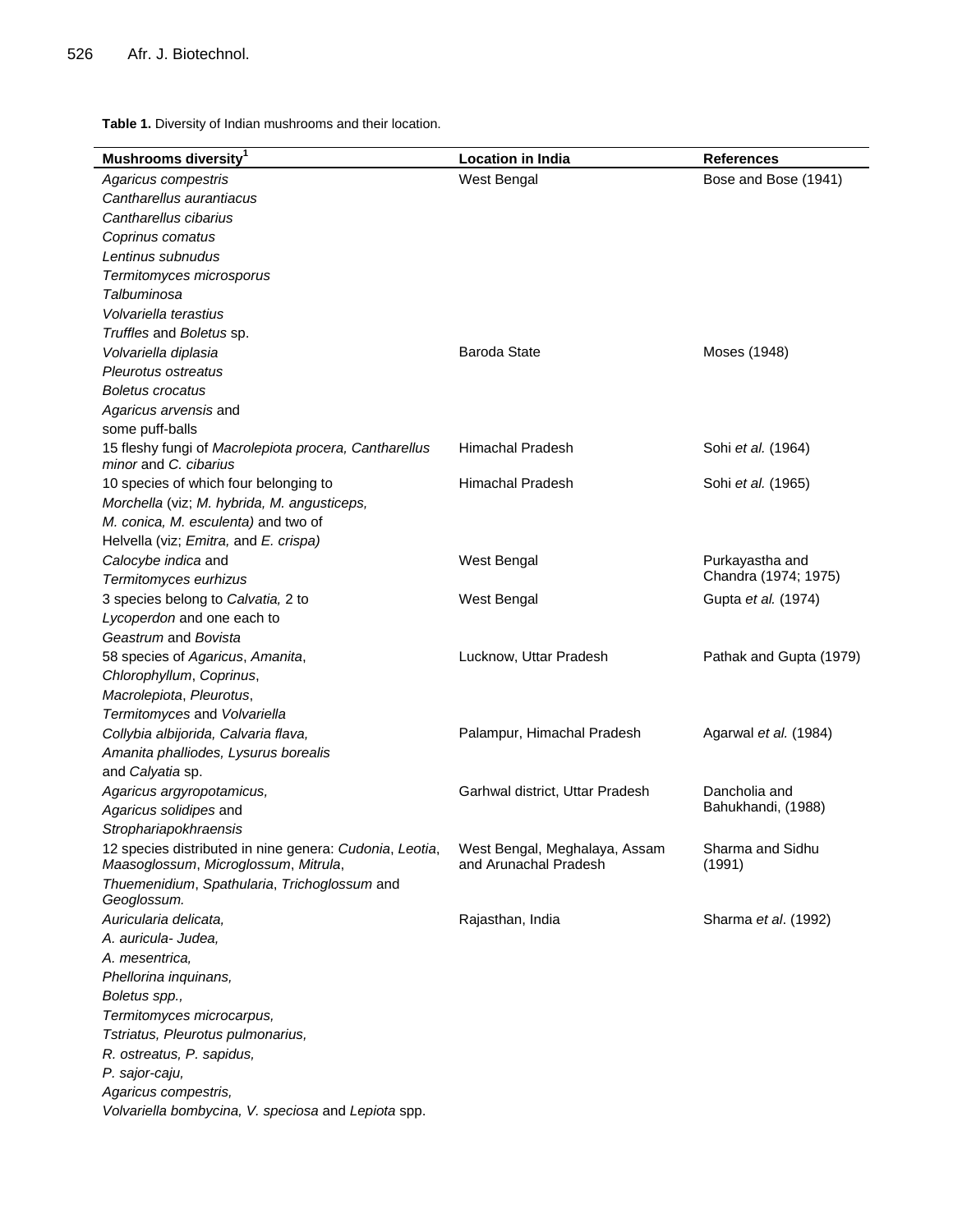#### **Table 1. Contd.**

| Mushrooms diversity <sup>1</sup>                                                                              | <b>Location in India</b>        | <b>References</b>      |
|---------------------------------------------------------------------------------------------------------------|---------------------------------|------------------------|
| Termitomyces mammiformis                                                                                      | Punjab, India                   | Atri et al, (1995)     |
| and T. tyleranus                                                                                              |                                 |                        |
| Cantharellus luteocomus,                                                                                      | South India                     | Joseph et al. (1995)   |
| Lentinus giganteus,                                                                                           |                                 |                        |
| Marasmins caryotea, and                                                                                       |                                 |                        |
| Pholiota ealaensis                                                                                            |                                 |                        |
| Volvariella nigrodisca,                                                                                       | Kerala, India                   | Pradeep et al. (1998)  |
| V. taylori, Vapalotricha                                                                                      |                                 |                        |
| and V. glandiformis                                                                                           |                                 |                        |
| Lentinus sanjappae,                                                                                           | Kumaon Himalaya                 | Das et al. (2004)      |
| L. mukteswaricus and                                                                                          |                                 |                        |
| L. verbekenae                                                                                                 |                                 |                        |
| Morchella esculenta.                                                                                          | Himachal Pradesh, Punjab, Jammu | Negi (2006)            |
| M. conica (Pers.) Fr.,                                                                                        | and Kashmir and Uttaranchal     |                        |
| M. deliciosa (Fr.) Jct.,                                                                                      |                                 |                        |
| M. angusticeps Peck,                                                                                          |                                 |                        |
| M. crassipes (Vent.) Pers.                                                                                    |                                 |                        |
| and M. semilibera (DC.) Fr.                                                                                   |                                 |                        |
| Eighteen genera belonging to ten families of the                                                              | North Western Himalaya          | Upadhyay et al. (2007) |
| order Agaricales are Agaricaceae (Agaricus),<br>Amanitaceae (Amanita), Bolbitiaceae (Agrocybe),               |                                 |                        |
| Coprinaceae (Lacrymaria), Cortinariaceae                                                                      |                                 |                        |
| (Cortinarius, Gymnopilus, Phaeocollybia),                                                                     |                                 |                        |
| Entolomataceae (Entoloma), Hygrophoraceae<br>(Hygrotrama), Pluteaceae (Pluteus), Stophariaceae                |                                 |                        |
| (Phollota) and Tricholomataceae (Collybia,                                                                    |                                 |                        |
| Laccaria, Lepista, Calocybe, Clitocybe,                                                                       |                                 |                        |
| Melanoleuca, Tricholomopsis)                                                                                  |                                 |                        |
| Ganoderma lucidum,                                                                                            | Garhwal Himalaya,               | Vishwakarma et al.     |
| Agaricus campestris,                                                                                          | Uttarakhand, India              | (2011)                 |
| Hydnum repandum,                                                                                              |                                 |                        |
| Coprinus comatus,                                                                                             |                                 |                        |
| Morchella esculenta,                                                                                          |                                 |                        |
| Cantharellus cibarius                                                                                         |                                 |                        |
| Xyrocomus chrysenteron                                                                                        | Amarkantak Biosphere Reserve,   | Dwivedi et al. (2012)  |
| Suilleus spragaei                                                                                             | Madhya Pradesh, India           |                        |
| Russula aquosq                                                                                                |                                 |                        |
| Russula solaris                                                                                               |                                 |                        |
| Russula violacea                                                                                              |                                 |                        |
| Nictalis asterophora                                                                                          |                                 |                        |
| Agaricus campestris                                                                                           |                                 |                        |
| Macrolapiota procera                                                                                          |                                 |                        |
| Amanita veginata                                                                                              |                                 |                        |
| Amanita pantherina                                                                                            |                                 |                        |
| Amanita caesarea                                                                                              |                                 |                        |
| Termytomyces microcarpus                                                                                      |                                 |                        |
| Termytomyces hemi                                                                                             |                                 |                        |
| Ganoderma lucidum                                                                                             |                                 |                        |
| Thelephora caryophyllea (Schaeff.) Pers., Coltricia<br>cinnamomea (Pers.) Murr., and Guepinia<br>helvelloides |                                 |                        |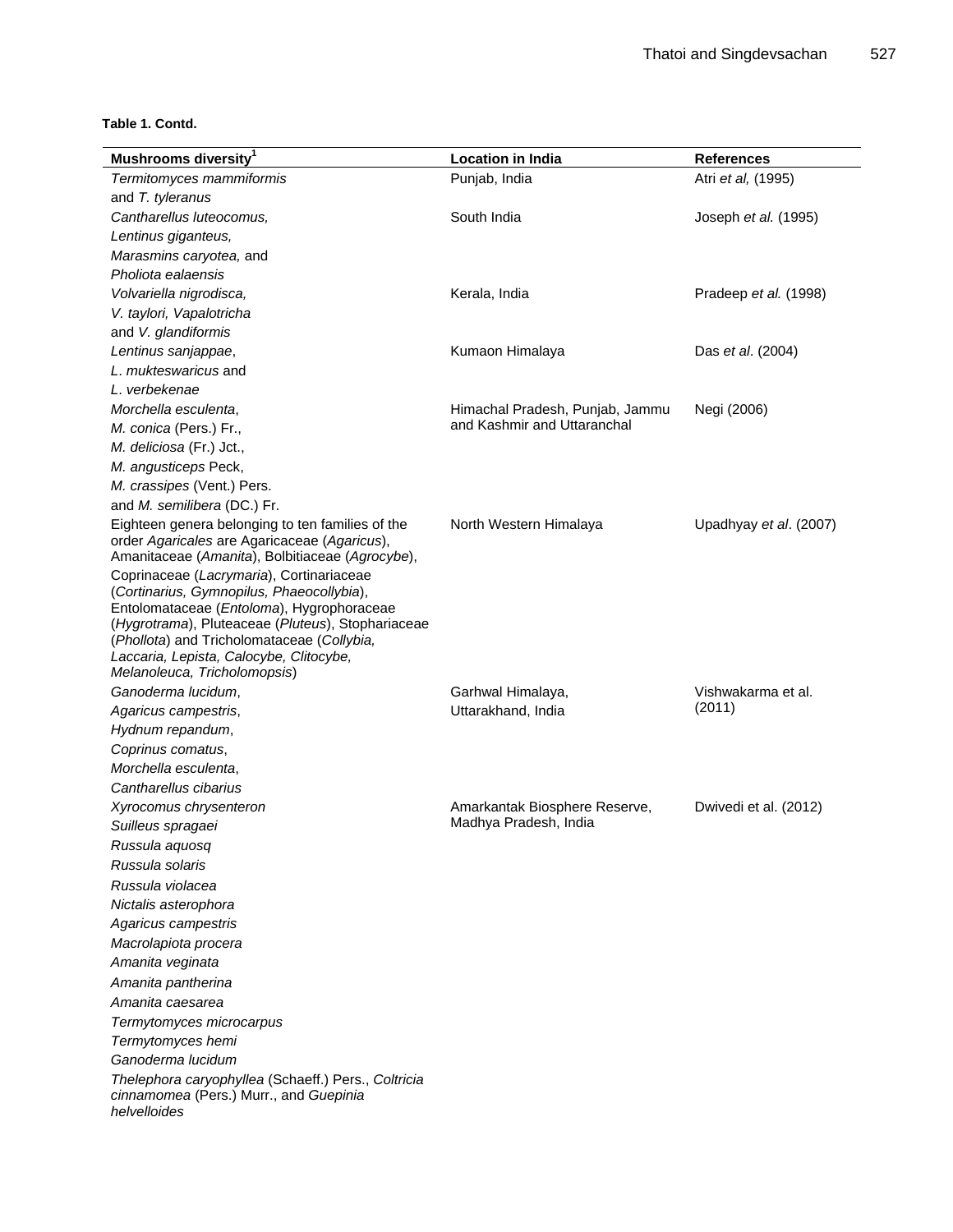#### **Table 1. Contd.**

| Mushrooms diversity <sup>1</sup>                                                                  | <b>Location in India</b>        | <b>References</b>       |
|---------------------------------------------------------------------------------------------------|---------------------------------|-------------------------|
| Total 40 taxa belonging to 11 families. Two families                                              | Garhwal Himalaya,               | Vishwakarma et al.      |
| and 2 taxa belonged to class- Ascomycetes viz:                                                    | Uttarakhand, India              | (2012)                  |
| Family- Helvellaceae and Morchellaceae and nine                                                   |                                 |                         |
| families and 38 taxa to class-Basidiomycetes viz:<br>Family-Agaricaceae, Amanitaceae, Boletaceae, |                                 |                         |
| Cantharellaceae, Coprinaceae, Ganodermataceae,                                                    |                                 |                         |
| Hydnagiaceae, Lycoperdaceae and Russulaceae.                                                      |                                 |                         |
| Agaricus bisporus Quell                                                                           | Dhemaji District, Assam, India  | Gogoi and Sarma (2012)  |
| Agaricus campestris L.                                                                            |                                 |                         |
| Auricularia auricular (Hook.)                                                                     |                                 |                         |
| Cantharellus cibarius Fr.                                                                         |                                 |                         |
| Ganoderma lucidum (Leys ex. Fr.) karsten                                                          |                                 |                         |
| Lenzites betulina Fries                                                                           |                                 |                         |
| Lycoperdon perlatum Pers.                                                                         |                                 |                         |
| Termitomyces mummiformis (Heim.)                                                                  |                                 |                         |
| Tricholoma luscinum Fr.                                                                           |                                 |                         |
| Tricholoma colossus Fr. (Quell.)                                                                  |                                 |                         |
| Tricholoma strictipes Fr                                                                          |                                 |                         |
| Scleroderma citrinum,                                                                             | Rajouri district,               | Anand and Chowdhry      |
| Psilocybe subtropicalis,                                                                          | Jammu & Kashmir, India          | (2013)                  |
| Ganoderma applanatum,                                                                             |                                 |                         |
| Cyptotrama asprata and                                                                            |                                 |                         |
| Entoloma serrulatum                                                                               |                                 |                         |
| Gomphus floccosus (Schw.) Singer                                                                  | Khasi hills of Meghalaya, India | Khaund and Joshi (2013) |
| Tricholoma virdiolivaceum stev.                                                                   |                                 |                         |
| Craterellus odoratus (Schwein.) Fr.                                                               |                                 |                         |
| Lactarius volemus (Fr.) Fr.                                                                       |                                 |                         |
| Cantharellus cibarius                                                                             |                                 |                         |
| Tricholoma saponaceum (Fr.) P. Kumm.                                                              |                                 |                         |
| Tricholoma sp.                                                                                    |                                 |                         |
| Laccaria lateritia Malencon                                                                       |                                 |                         |
| Albatrellus sp.                                                                                   |                                 |                         |
| Ramaria sp. and                                                                                   |                                 |                         |
| Clavulina sp.                                                                                     |                                 |                         |
| Russula sharmae,                                                                                  |                                 |                         |
| <i>R. dubdiana</i> and                                                                            | West district of Sikkim, India  | Das et al. (2013)       |
| R. sikkimensis                                                                                    |                                 |                         |
| Russula emetica                                                                                   | Similipal Biosphere Reserve,    | Sachan et al. (2013)    |
| Russula delica                                                                                    | Odisha, India                   |                         |
| Termitomyces eurrhizus                                                                            |                                 |                         |
| Termitomyces sp.                                                                                  |                                 |                         |
| Agaricus silvaticus                                                                               |                                 |                         |
| Agaricus sp.                                                                                      |                                 |                         |
| Volvorella volvacea                                                                               |                                 |                         |
| Volvorella sp.                                                                                    |                                 |                         |
| Lentinus sajor-caju                                                                               |                                 |                         |
| Lentinus sp.                                                                                      |                                 |                         |
| Pleurotus ostreatus                                                                               |                                 |                         |
| Pleurotus sp.                                                                                     |                                 |                         |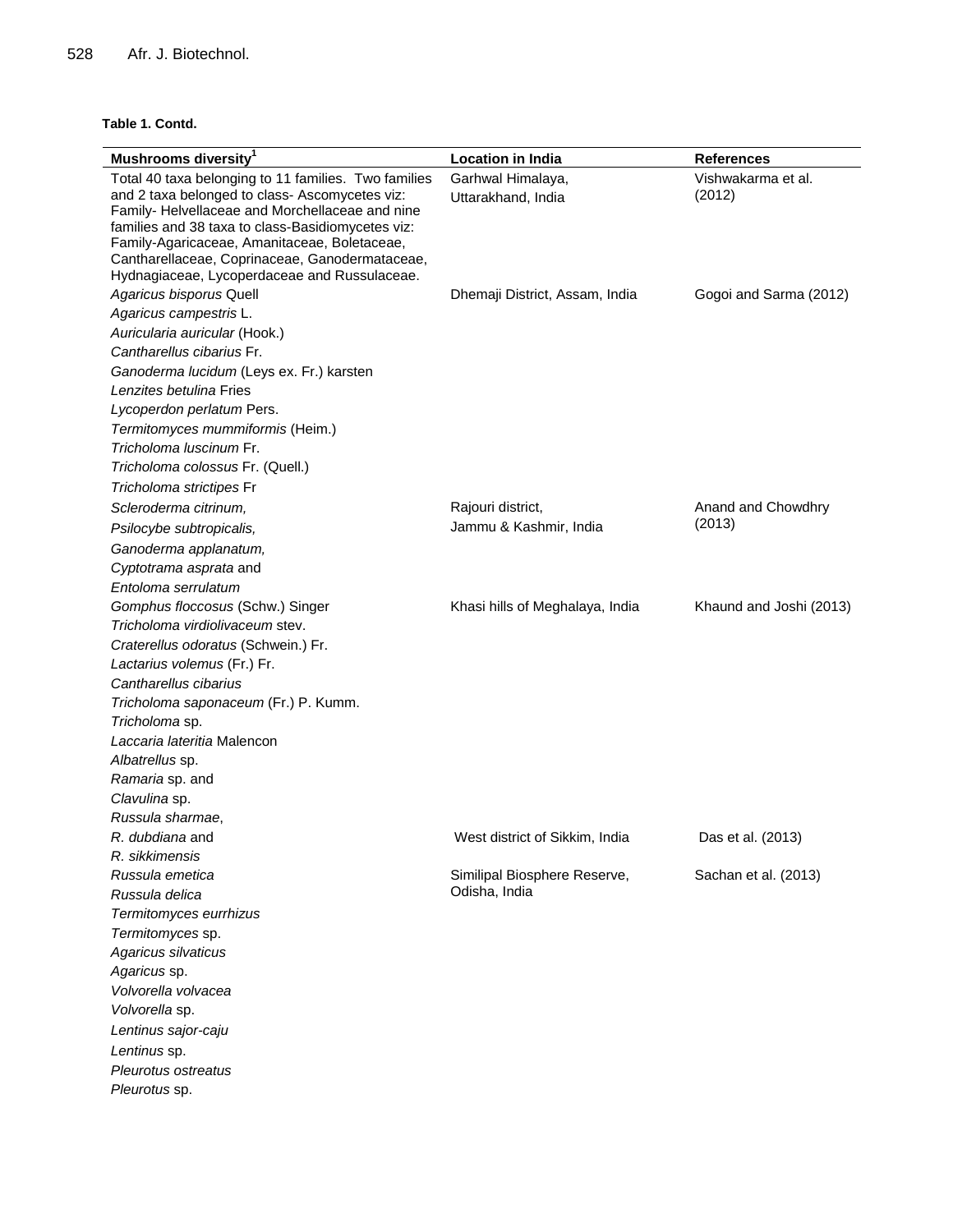**Table 1. Contd.**

| Mushrooms diversity | <b>Location in India</b> | <b>References</b> |  |
|---------------------|--------------------------|-------------------|--|
| Lycoperdon sp.      |                          |                   |  |
| Calvatia gigantea   |                          |                   |  |

 $1$ Mushroom diversity listed in chronological order from the year 1941 to 2013.

species (Table 1) in Dhemaji district, Assam were explored by Gogoi and Sarma (2012). Recently, Khaund and Joshi (2013) have reported diversity of wild edible mushrooms from Khasi hills of Meghalaya, India. During their study period, a total of 11 different species were identified based on morphology that belongs to 9 genera and 8 families (Table 1). Further, three new species of *Russula*  (*Russula sharmae*, *R. dubdiana* and *R. sikkimensis*) from Sikkim (India) have been reported by Das et al. (2013).

Another centre of work in the northern India is the National Botanical Research Institute, Lucknow, Uttar Pradesh. Pathak and Gupta (1979) reported 58 species of agaricus from Lucknow area distributed among 25 genera. Prominent genera were *Agaricus*, *Amanita*, *Chlorophyllum*, *Coprinus*, *Macrolepiota*, *Pleurotus*, *Termitomyces* and *Volvariella*. Danchola and Bahukhandi (1988) discovered *Agaricus argyropotamicus, Agaricus solidipes* and *Stropharia pokhraensis* as new Agaricus from Garhwal district of Uttar Pradesh.

One of the important areas of northern India is Rajasthan. An intensive survey of wild mushrooms was conducted throughout the state by A. Doshi working at the Department of Plant Pathology, Rajasthan College of Agriculture for 8 years (1989-1996). Sharma et al. (1992) reported fifteen species of fungi from Rajasthan and many of these are first record of genus *Auricularia; (A. delicata, A. auriculajudea, A. mesentrica), Phellorina inquinans, Boletus sp., Termitomyces microcarpus, Termitomyces striatus, Pleurotus pulmonarius, Pleurotus ostreatus, Pleurotus sapidus, Pleurotus sajor-caju, Agaricus compestris, Volvariella bombycina, Volvariella speciosa* and *Lepiota*  spp. Doshi and Sharma (1997) provided a detailed list of macrofungi occurring in the region with mycoecological notes. A total of 173 species belonging to 95 genera were recorded from this area. Most genera (18) were gasteromycetes or aphyllophoroid taxa (17). Special mention should be made of two edible gasteromycetes, *Phellorinia inquinans* Berk and *Podaxis pistillaris*, tonnes of which can be collected from desert areas. *P. inquinans*  is associated with sand dunes in the area (Singh, 1994).

*Morchella* has a wide distribution in India and is very common in the temperate zones of forests in Jammu and Kashmir, Punjab, Himachal Pradesh and Uttaranchal (Negi, 2006). Six species of *Morchella* have been identified by Negi (2006), which include *M. esculenta*, *M. conica*, *Morchella deliciosa*, *M. angusticeps*, *Morchella crassipes* and *Morchella semilibera* (Table 1). Besides

that, recently Anand and Chowdhry (2013) reported five wild mushrooms (*Scleroderma citrinum, Psilocybe*  subtropicalis, Ganoderma applanatum, *asprata* and *Entoloma* serrulatum) from Rajouri district of Jammu and Kashmir (JandK), India.

## **Central India**

Mushroom research of central part of India covers Maharashtra, Madhya Pradesh, West Bengal and Odisha states. Moses (1948) identified the edible mushrooms of Baroda state including *Volvorella diplasia, P. ostreatus, Boletus crocatus, Agaricus arvensis* and some puff-balls. Mushroom recording in Maharashtra was neglected for a long time and only 21 species of agarics had been recorded from the state by year 1967 (Kamat et al*.*, 1971). Intensive work in the region began only after 1974 when A.V. Sathe and his group, working at the Maharashtra Association for Cultivation of Sciences, published a series of papers mainly on *Agaricales* (Sathe, 1979; Sathe and Kulkarni, 1987). Later a comprehensive list of 231 mushrooms recorded from all regions of Maharashtra state was published by Patil et al*.* (1995). Recently Bhosle et al. (2010) reported 15 species and 3 varieties of *Ganoderma lucidum* (of which one variety remains unidentified) from the Western parts of Maharashtra (India) and in their study, only 9 valid *Ganoderma* species have been reported from India. Karwa and Rai (2010) also surveyed six different zones of Melghat forest of Amravati District, Maharashtra State from July 2005 to December 2008 for the availability of wild edible and medicinal mushrooms. In their study, out of total 153 species, ten species of *Agaricus* were recorded from different localities. Of these, seven species namely *Agaricus bitorquis, A. subrufescens, A. augustus, A. placomyces, A. essettei, A. basioanolosus* and *Agaricus* sp. nov (a new species) are being reported for the first time from this region (Table 1). Biodiversity of mushrooms of Amarkantak Biosphere Reserve, Madhya Pradesh have been reported by Dwivedi et al, (2012). They have collected 52 mushroom samples from Amarkantak region forests which were belonging to different genera out of which only 14 mushroom samples were identified up to species level (Table 1). Rests were identified only up to the genus level.

Bose (1921) reported a few edible species from undivided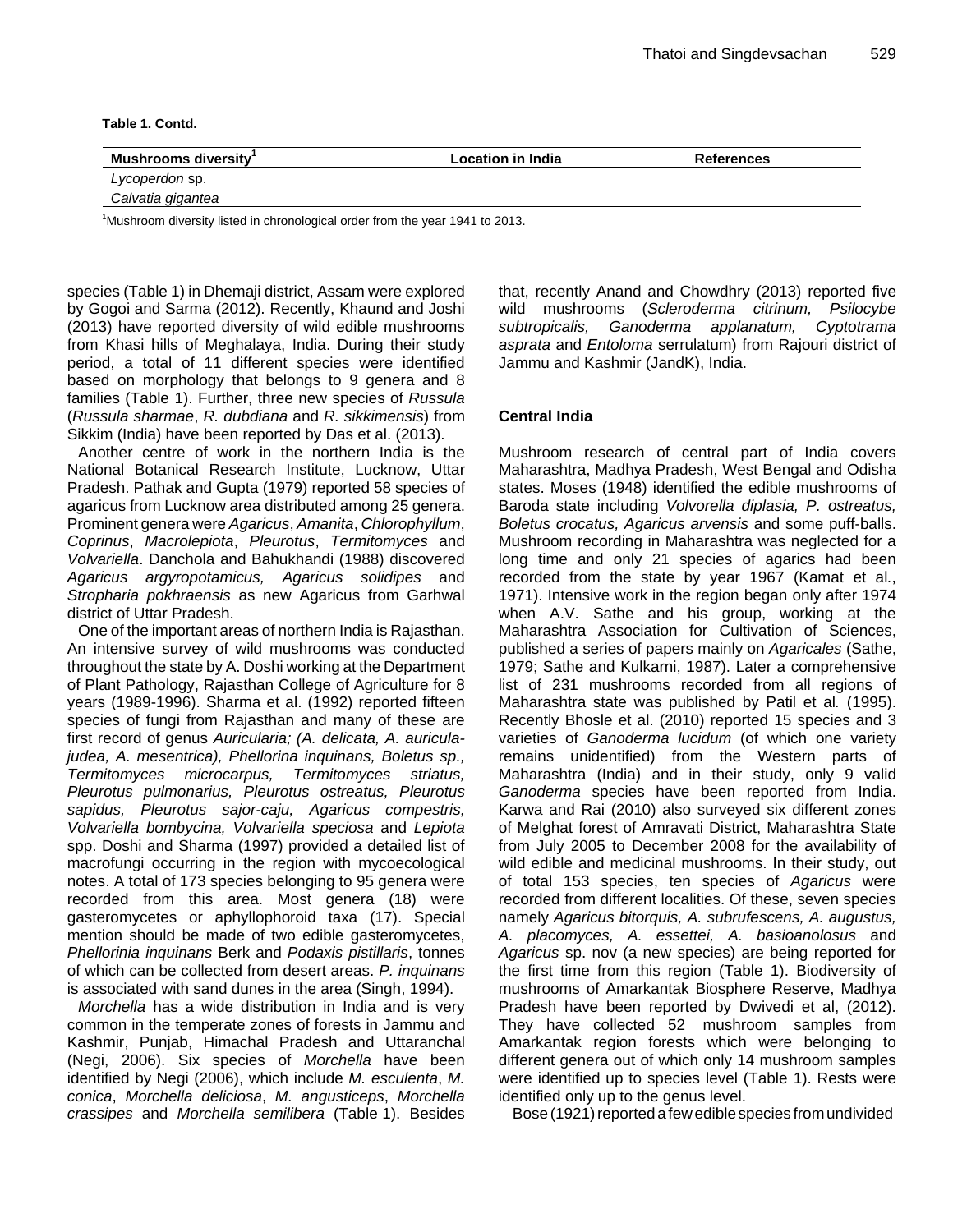Bengal. In 1940, Bose and Bose prepared a list of about 28 varieties of edible species including *A. compestris, Cantharellus aurantiacus, C. cibarius, C. comatus, Lentinus subnudus, T. microsporus*, *Termitomyces albuminosa*, *Volvariella terastia*, *Truffles* and *Boletus* sp. Two edible species, namely *Calocybe indica* and *Termitomyces eurhizus* have been reported by Purkayastha and Chandra (1974) from West Bengal. The former was a new species while the later was first recorded from India. Ten species of *Calvatia and Lycoperdon* have been incorporated in the list of edible fungi by Gupta et al*.* (1974). Out of the 10 species described, 7 were edible in their immature stage. Among seven edible mushroom, 3 species belong to *Calvatia,* 2 to *Lycoperdon* and one each to *Geastrum* and *Bovista.*  Purkayastha devoted attention to wild edible mushrooms of West Bengal and succeeded in cultivating one of them, *C. indica* Purkayastha and Chandra. Purkayastha and Chandra (1985) compiled lists of Indian edible mushrooms which included 283 species of higher fungi. Recently a total of 14 species of fleshy mushrooms belonging to 8 genera and 6 families (Table 1) were reported by authors from Similipal Biosphere Reserve, Odisha, India (Sachan et al., 2013).

## **South India**

Study on mushrooms in South India such as Tamil Nadu, Kerala, Karnataka and Andhra Pradesh was neglected as regards to studies on agarics until 1975 (Natarajan, 1995). The genus of *Volvariella* from Kerala, India was first time investigated by Pradeep et al. (1998). Out of ten species of *Volvariella* treated, *Volvariella nigrodisca, Volvariella taylori, Volvariella apalotricha* and *Volvariella gandiformis* are described and illustrated for the first time from Kerala by Pradeep et al. (1998). Natarajan listed 115 species of mushroom from Kerala (Kaul, 1992) and a macrofungal survey of Kerala was carried out at the Plant Pathology Department of Kerala Agricultural University at Vellayani, Thiruvananthapuram, by Ms Bhavani Devi from 1985 to 1988. The collections were made from 12 agroclimatic zones in four monsoon seasons and revealed the presence of 134 species of mushrooms (including 14 gasteromycete species) belonging to 45 genera (Bhavani Devi, 1995). Edible fruitning bodies included species of *Termitomyces*, *Volvariella*, *Pleurotus*, *Macro lepiota*, *Boletus* and *Calvatia*. *Tuber magnatum*  Vitt. (Ascomycotina), a highly prized truffle, is regularly collected and consumed by tribal people in the forest area of the southern part of this state.

Staff of the Botany Department of Calicut University and the Tropical Botanic Garden and research Institute at Thiruvananthapuram were also surveyed macrofungi, but it was at only a preliminary stage. Natarajan started work at the Centre of Advanced Studies in Botany, University

of Madras in 1975 and his group had collected mushrooms from the entire southern and south-western region. They started a series entitled 'South Indian Agaricales', publishing over two dozen papers. Natarajan (1995) presented a list of 230 agaric and bolete species distributed among 67 genera from southern Indian states excluding Kerala.

A survey of macrofungi diversity has been conducted in semi-evergreen and in moist deciduous forest of Shimoga District-Karnataka, India during 2005 to 2007 by Swapna et al. (2008). In their survey, a total of 778 species of macrofungi belonging to 43 families, 101 genera were enumerated of which 242 species were identified to genus level and 73 were identified to species level. Further, Pushpa and Purushothama (2012) have studied the biodiversity of Mushrooms in and around Bangalore (Karnataka), India and recorded 90 species in 48 genera belonging to 19 families in 05 orders. Among them, 28 species were found to be recorded for the first time in India.

## **NUTRITIONAL POTENTIAL OF MUSHROOMS**

Man has been hunting for the wild mushrooms since ancient time (Cooke, 1977). Thousands of years ago, the fruiting body of higher fungi has been used as a source of food (Mattila et al., 2001) due to their chemical composition which is attractive from the nutrition point of view. During the early days of civilization, mushrooms were consumed mainly for their palatability and unique flavors. Present use of mushrooms is totally different from traditional because, lot of research has been done on the chemical composition of mushrooms, which revealed that mushrooms can be used as a diet to combat diseases. The early history regarding the use of mushrooms in different countries has been reviewed by number of workers (Rolfe and Rolfe, 1925; Bano and Rajarathnam, 1982; Wani et al., 2010). Rolfe and Rolfe (1925) mentioned that mushrooms like *A. campestris, M. esculenta, Helvella crispa, Hydnum coralloides, Hypoxylon vernicosum* and *Polyporus mylittae* were used much earlier in India. Lintzel (1941) recommended that 100 to 200 g of mushrooms (dry weight) is required to maintain an optimal nutritional balance in a man weighing 70 kg. Several researchers have determined the nutritional value of different mushrooms. Among them, Bano et al. (1963) determined the nutritive value of *Pleurotus flabellatus* as 0.974% ash, 1.084% crude fibre, 0.105% fat, 90.95% moisture, 0.14% non-protein nitrogen and 2.75% protein. Bano (1976) suggested that food value of mushrooms lies between meat and vegetables. Gruen and Wong (1982) indicated that edible mushrooms were highly nutritional and compared favorably with meat, egg and milk food sources. Crisan and Sands (1978) observed that mushrooms in general contain 90% water,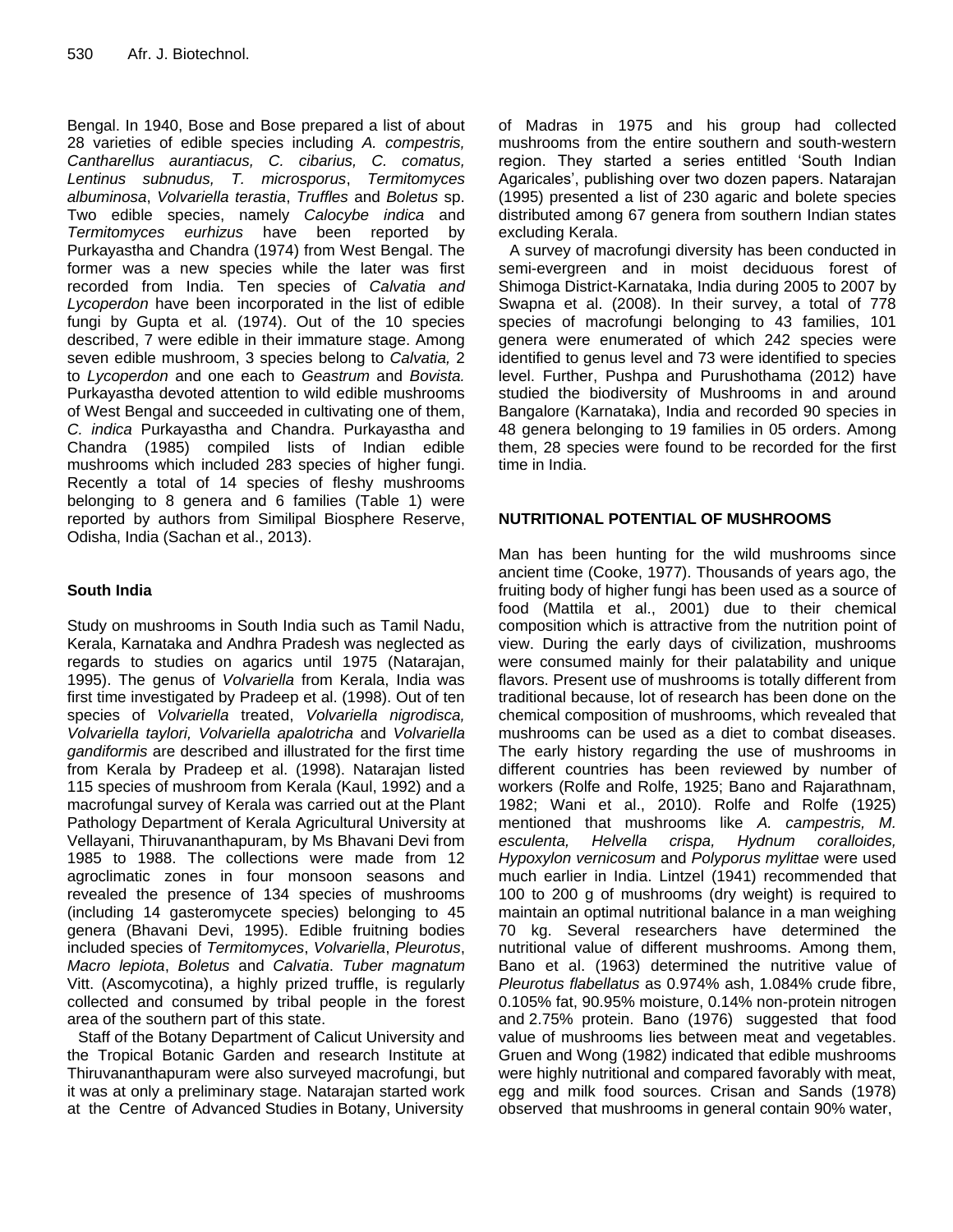10% dry matter with the protein content varying between 27 and 48% and carbohydrates are less than 60% and lipids are between 2 to 8%. Orgundana and Fagade (1981) indicated that an average mushroom is about 16.5% dry matter out of which 7.4% is crude fiber, 14.6% is crude protein and 4.48% is fat and oil. In case of Indian mushrooms, several reports on nutritional status of different mushrooms have been published in different manner which is discussed below.

## **PROXIMATE COMPOSITION**

## **Protein and amino acids**

Protein is an important constituent of mushrooms (Agrahar-Murugkar and Subbulakshmi, 2005; Wani et al., 2010). Protein content of mushrooms depends on the composition of the substratum, size of pileus, harvest time and species of mushrooms (Bano and Rajarathnam, 1982). Protein content in *Pleurotus* sp. has been documented to range between 8.9 and 38.7% on dry weight basis (Bano and Rajarathnam, 1982). Rai and Sohi (1988) also reported protein content of *Agaricus bisporus* to be 29.3% on dry weight basis. Purkayastha and Chandra (1985) found 14 to 27% crude protein on dry weight basis in *A. bisporus, L. subnudus, C. indica* and *Volvariella volvacea*. Samajipati (1978) found 30.16, 28.16, 34.7 and 29.16% protein in dried mycelium of *A. campestris, A. arvensis, M. esculenta*  and *M. deliciosa*, respectively. Sharma et al. (1988) reported 14.71 to 17.37% and 15.20 to 18.87% protein in the fruiting bodies of *Lactarious deliciosus* and *Lactarious sanguiffus*, respectively. Nutritional analysis of two edible wild mushrooms (*[Schizophyllum](http://genome.jgi-psf.org/Schco1/Schco1.home.html) commune* and *Lentinula edodes*) from northeast India have been studied by Longvah and Deosthale (1998) and reported that protein content of *L. edodes* (26%) is much higher than the *S. commune* (16%). Nutritional values of seven wild edible mushrooms were analyzed by Agrahar-murugkar and Subbulakshmi (2005) which are commonly consumed in the Khasi hills of Meghalaya and reported that 27.3, 27.5, 21.1, 24.1, 21.1, 21.2, 19.0% protein content present in *Calvatia gigantea, Clavulina cinerea, C. cibarius, Ramaria brevispora, Russula integra, Gomphus floccosus* and *Lactarius quieticolor*, respectively.

Pushpa and Purushothama (2010) have analyzed the nutrition of five mushroom species and found 21.60, 41.06, 27.83, 26.25, 18.31% protein in *C. indica, A. bisporus, P. florida, Russula delica* and *Lyophyllum decastes*, respectively. Jagadeesh et al. (2010) analyzed the proximate composition of *V. bombycina* and found 25.5% crude protein in mycelia and 28.3% in fruit body (Table 2). Nutrient composition of *Lentinus tuberregium* in both wild and cultivated type were analyzed by Manjunathan and Kaviyarasan (2011) and found that the cultivated variety had higher concentration of protein (25%) than the

wild one (18.07%). The nutritional values of 10 edible mushrooms from Western Ghats of Kanyakumari district have been analyzed by Johnsy et al. (2011) and reported that edible mushrooms are highly valued as a good source of protein ranged from 28.93 to 39.1% of dry weight (Table 2). Manjunathan et al. (2011) reported the proximate compostion of four wild mushrooms from Tamil Nadu, India in which *A. polytricha* had the highest concentration of protein (37%) and *Clitocybe sp.* had the least (24.8%). Recently, nutrient content of 15 selected mushrooms of Nagaland, India have been studied by Kumar et al. (2013) and found 22.50 to 37.80% protein (Table 2). Further, Singdevsachan et al. (2013) reported the nutrient values of two wild mushrooms (*Lentinus sajor-caju* and *Lentinus torulosus*) from Similipal Biosphere Reserve, Odisha, India where highest protein content (28.36%) was found in *L. sajor-caju* and lowest (27.31%) in *Lentinus torulosus*. However, protein contents of mushrooms were reported to vary according various factors such as mushroom strain/type, composition of growth media, time of harvest, management techniques, handling conditions, and the preparation of the substrates (Manzi et al., 2001).

In terms of the amount of crude protein, mushrooms rank below animal meats but well above most other foods including milk (Chang, 1980). Mushrooms in general have higher protein content than most other vegetables (Bano and Rajarathnam, 1988). On a dry weight basis, mushrooms normally contain 19 to 35% proteins as compared to 7.3% in rice, 12.7% in wheat, 38.1% in soybean and 9.4% in corn (Crisan and Sands, 1978; Bano and Rajarathnam, 1988). Verma et al. (1987) reported that mushrooms are very useful for vegetarians because they contain some essential amino acids which are found in animal proteins. Mushrooms contain all the essential amino acids required by an adult (Hayes and Haddad, 1976). Gupta and Sing (1991) reported 41.4% essential amino acids in *P. pistillaris*. Longvah and Deosthale (1998) also analyzed the amino acid content of two edible wild mushrooms (*Schizophyllum commune* and *L. edodes*) from northeast India and reported that 34% and 39% essential amino acids are present in *S. commune* and *L. edodes* respectively. Agrahar-murugkar and Subbulakshmi (2005) also analyzed the essential amino acid of seven wild edible mushrooms from the Khasi hills of Meghalaya and found average ranges between 16.3 (lysine) and 45.8% (methionine). The digestibility of *Pleurotus* mushrooms proteins is as that of plants (90%) whereas that of meat is 99% (Bano and Rajarathnam, 1988). The protein conversion efficiency of edible mushrooms per unit of land and per unit time is far more superior compared to animal sources of protein (Bano and Rajarathnam, 1988).

## **Carbohydrate**

The carbohydrate content of mushrooms represents the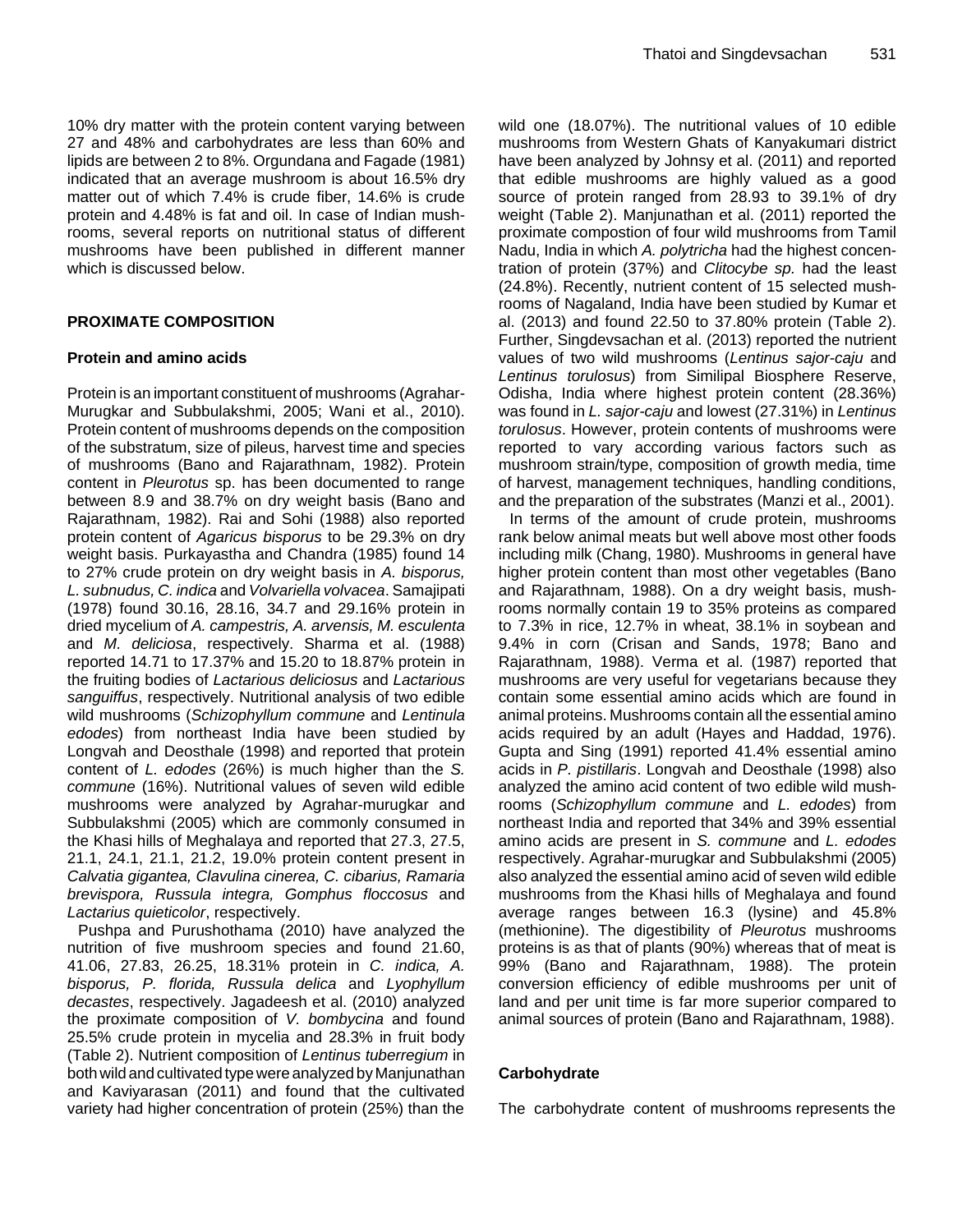**Table 2.** Proximate composition of some Indian mushrooms shown in percentage.

| <b>Species</b>             | <b>Protein</b> | Carbohydrate | Lipids/fats                  | Ash   | <b>Fiber</b> | <b>References</b>                           |
|----------------------------|----------------|--------------|------------------------------|-------|--------------|---------------------------------------------|
| Agaricus arvensis          | 32.87          | 32.91        |                              | 0.18  | 0.14         | Kumar et al. (2013)                         |
| Agaricus bisporus          | 41.06          | 28.38        | 2.12                         | 7.01  | 18.23        | Pushpa and Purushothama (2010)              |
| Agaricus bisporus          | 33.48          | 46.17        | 3.10                         | 5.70  | 20.90        | Manikandan (2011)                           |
| Agaricus heterocystis      | 32.23          | 48.55        | 2.90                         | 11.42 | 19.7         | Manimozhi and Kaviyarasan (2013)            |
| Agaricus langei            | 35.14          | 34.83        |                              | 14.10 | 3.28         | Kumar et al. (2013)                         |
| Auricularia auricula       | 4.20           | 82.80        | 8.30                         | 4.70  | 19.80        | Manikandan (2011)                           |
| Auricularia auricula       | 36.3           | 33.23        | 1.63                         | 7.07  | 8.4          | Johnsy et al. (2011)                        |
| Auricularia auricula-judae | 36.30          | 33.23        | $\overline{\phantom{a}}$     | 7.07  | 2.81         | Kumar et al. (2013)                         |
| Auricularia polytricha     | 37.0           | 38.48        | 0.74                         | 6.87  | 21.97        | Manjunathan et al. (2011)                   |
| <b>Boletus aestivalis</b>  | 32.76          | 52.07        | $\overline{\phantom{a}}$     | 14.97 | 12.13        | Kumar et al. (2013)                         |
| Calocybe indica            | 17.69          | 64.26        | 4.10                         | 7.43  | 3.40         | Manikandan (2011)                           |
| Calocybe indica            | 21.60          | 49.20        | 4.96                         | 12.80 | 13.20        | Pushpa and Purushothama (2010)              |
| Calvatia gigantea          | 27.3           |              | 1.0                          | 6.3   | 22.0         | Agrahar-murugkar and Subbulakshmi<br>(2005) |
| Cantharellus cibarius      | 21.1           |              | 1.6                          | 13.2  | 12.8         | Agrahar-murugkar and Subbulakshmi<br>(2005) |
| Cantharellus cibarius      | 34.17          | 47.00        | $\qquad \qquad \blacksquare$ | 7.78  | 1.40         | Kumar et al. (2013)                         |
| Clavulina cinerea          | 27.5           |              | 2.5                          | 13.9  | 8.4          | Agrahar-murugkar and Subbulakshmi<br>(2005) |
| Clitocybe sp.              | 24.8           | 42.0         | 1.24                         | 15.73 | 13.04        | Manjunathan et al. (2011)                   |
| Cookeina sulcipes          | 28.93          | 50.20        |                              | 6.55  | 0.16         | Kumar et al. (2013)                         |
| Flammulina velutipes       | 17.60          | 73.10        | 1.90                         | 7.40  | 3.70         | Manikandan (2011)                           |
| Gomphus floccosus          | 21.2           |              | 5.3                          | 8.0   | 9.2          | Agrahar-murugkar and Subbulakshmi<br>(2005) |
| Grifola frondosa           | 31.47          | 40.77        | 1.49                         | 5.13  | 7.0          | Johnsy et al. (2011)                        |
| Hypsizygus tessulatus      | 37.80          | 51.20        |                              | 9.09  | 12.90        | Kumar et al. (2013)                         |
| Lactarius hygrophoroides   | 44.93          | 42.00        |                              | 2.00  | 10.58        | Kumar et al. (2013)                         |
| Lactarius quieticolor      | 19.0           |              | 2.6                          | 6.6   | 14.4         | Agrahar-murugkar and Subbulakshmi<br>(2005) |
| Lentinus edodes            | 32.93          | 47.60        | 3.73                         | 5.20  | 28.80        | Manikandan (2011)                           |
| Lentinus edodes            | 22.8           | 64.4         | 2.1                          | 6.0   | ÷            | Longvah and Deosthale (1998)                |
| Lentinus sajor-caju        | 28.36          | 68.24        | 02.42                        | 04.88 | ÷            | Singdevsachan et al. (2013)                 |
| Lentinus squarrosulus      | 37.13          | 47.83        | 2.58                         | 8.33  | 11.33        | Johnsy et al. (2011)                        |
| Lentinus tigrinus          | 18.07          | 60.0         | 2.25                         | 5.14  | 14.69        | Manjunathan et al. (2011)                   |
| Lentinus torulosus         | 27.31          | 64.95        | 1.36                         | 13.16 |              | Singdevsachan et al. (2013)                 |
| Lentinus tuber-regium      | 28.93          | 50.2         | 2.17                         | 6.56  | 12.17        | Johnsy et al. (2011)                        |
| Lepiota lilacea            | 28.12          | 49.33        | $\overline{\phantom{a}}$     | 8.09  | 11.98        | Kumar et al. (2013)                         |
| Lepiota magnispora         | 27.55          | 35.00        |                              | 3.05  | 5.20         | Kumar et al. (2013)                         |
| Lepista irina              | 26.12          | 50.20        | $\overline{\phantom{a}}$     | 3.16  | 6.08         | Kumar et al. (2013)                         |
| Lyophyllum decastes        | 18.31          | 34.36        | 2.14                         | 14.20 | 29.02        | Pushpa and Purushothama (2010)              |
| Macrolepiota rhacodes      | 34.31          | 48.0         | 2.25                         | 11.80 | 4.78         | Manjunathan et al. (2011)                   |
| Melanoleuca<br>grammopodia | 36.27          | 33.04        | $\overline{\phantom{0}}$     | 4.13  | 8.12         | Kumar et al. (2013)                         |
| Panus fulvus               | 27.06          | 33.04        |                              | 3.11  | 6.08         | Kumar et al. (2013)                         |
| Pleurotus florida          | 27.83          | 32.08        | 1.54                         | 9.41  | 23.18        | Pushpa and Purushothama (2010)              |
| Pleurotus ostreatus        | 30.40          | 57.60        | 2.20                         | 9.80  | 8.70         | Manikandan (2011)                           |
| Pleurotus ostreatus        | 37.63          | 43.4         | 2.47                         | 10.17 | 4.2          | Johnsy et al. (2011)                        |
| Pleurotus pulmonarius      | 37.63          | 43.40        | $\blacksquare$               | 10.17 | 4.12         | Kumar et al. (2013)                         |
| Pleurotus roseus           | 30.27          | 42.97        | 2.02                         | 5.57  | 4.2          | Johnsy et al. (2011)                        |
| Pleurotus sajor-caju       | 39.1           | 38.57        | 1.17                         | 5.73  | 4.9          | Johnsy et al. (2011)                        |
| Pleurotus sajor-caju       | 19.23          | 63.40        | 2.70                         | 6.32  | 48.60        | Manikandan (2011)                           |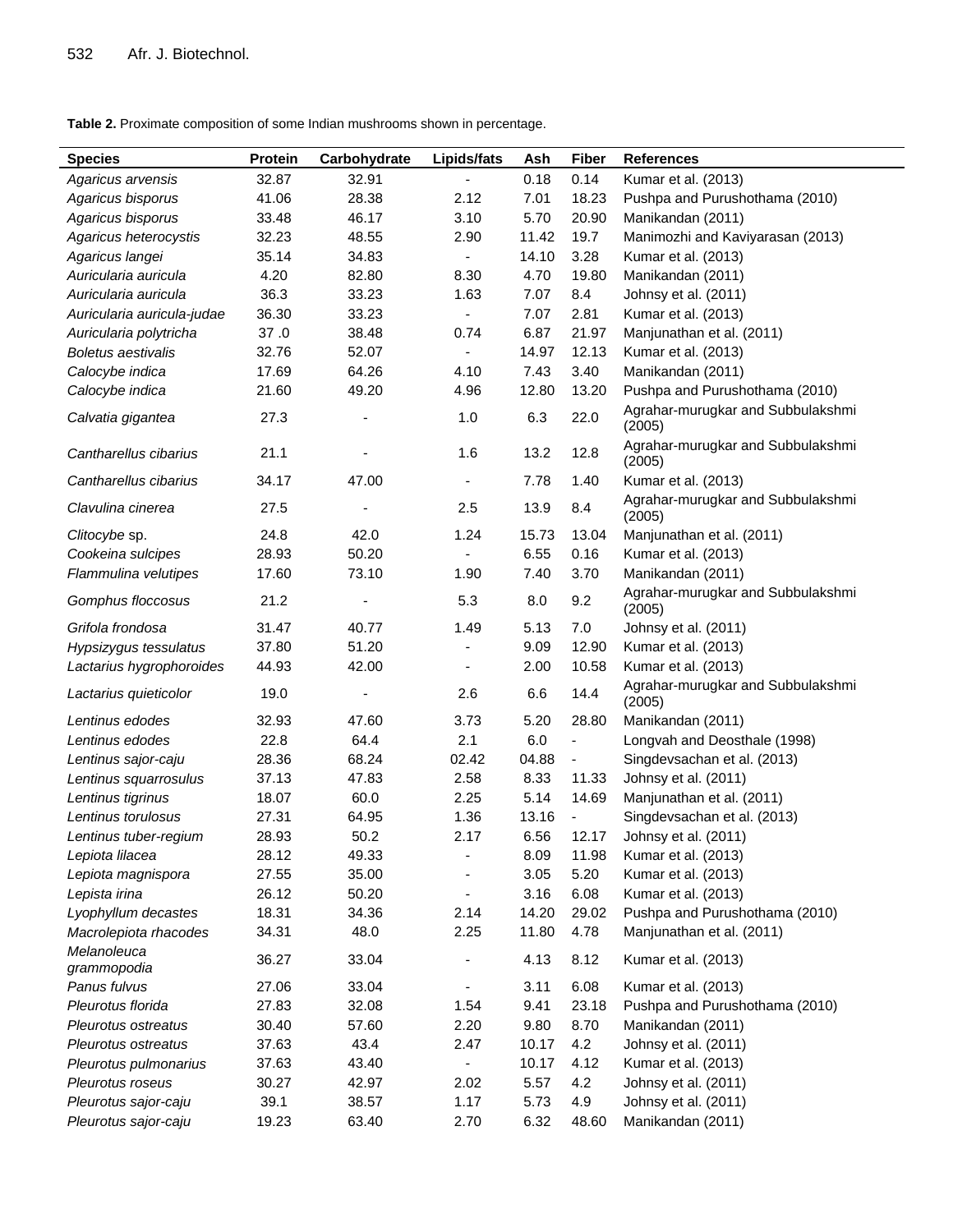| <b>Species</b>                        | <b>Protein</b> | Carbohydrate | Lipids/fats              | Ash   | <b>Fiber</b>   | <b>References</b>                           |
|---------------------------------------|----------------|--------------|--------------------------|-------|----------------|---------------------------------------------|
| Ramaria brevispora                    | 24.1           |              | 1.3                      | 10.9  | 8.8            | Agrahar-murugkar and Subbulakshmi<br>(2005) |
| Russula delica                        | 26.25          | 34.88        | 5.38                     | 17.92 | 15.42          | Pushpa and Purushothama (2010)              |
| Russula integra                       | 21.1           |              | 4.5                      | 11.5  | 6.4            | Agrahar-murugkar and Subbulakshmi<br>(2005) |
| Schizophyllum commune                 | 15.9           | 68.0         | 2.0                      | 8.0   | $\blacksquare$ | Longvah and Deosthale (1998)                |
| Schizophyllum commune                 | 22.50          | 32.43        | $\overline{\phantom{a}}$ | 10.10 | 6.50           | Kumar et al. (2013)                         |
| Termitomyces heimii                   | 34.2           | 39.03        | 2.11                     | 16.8  | 9.73           | Johnsy et al. (2011)                        |
| Termitomyces microcarpus              | 29.4           | 46.53        | 2.33                     | 11.2  | 11.5           | Johnsy et al. (2011)                        |
| Volvariella bombycina<br>(Fruit body) | 28.30          | 38.90        | 2.72                     | 10.90 | 24.60          | Jagadeesh et al. (2010)                     |
| Volvariella bombycina<br>(Mycellia)   | 25.50          | 34.75        | 1.15                     | 9.03  | 31.80          | Jagadeesh et al. (2010)                     |
| Volvariella volvacea                  | 37.50          | 54.80        | 2.60                     | 1.10  | 5.50           | Manikandan (2011)                           |
| Volvariella volvacea                  | 30.57          | 43.53        | 2.04                     | 10.37 | 9.67           | Johnsy et al. (2011)                        |

**Table 2.** Continued.

-: No results.

bulk of fruiting bodies accounting for 50 to 65% on dry weight basis. Free sugars amounts to about 11%. Nutritional analysis of two edible wild mushrooms (*[S.](http://genome.jgi-psf.org/Schco1/Schco1.home.html) commune* and *L. edodes*) from northeast India have been studied by Longvah and Deosthale (1998) and reported that 64.4% carbohydrate content present in *L. edodes* and 68% in *S. commune* (16%). Jagadeesh et al. (2010) reported that 34.75 and 38.9% of carbohydrate content present in mycelia and fruit body of *V. bombycina.*  Pushpa and Purushothama (2010) have analyzed the nutrition of five mushroom species and found 49.20, 28.38, 32.08, 34.88, 34.36% carbohydrate content in *C. indica, A. bisporus, P. florida, R. delica,* and *L. decastes*, respectively. Nutrient composition of *L. tuberregium* in both wild and cultivated type were analyzed by Manjunathan and Kaviyarasan (2011) and found 58.05 and 55.8% carbohydrate in cultivated variety and in wild variety respectively. Manikandan (2011) reported that total carbohydrate content varies from 26-82% on dry weight basis in different mushrooms (Table 2). Nutritional values of wild mushrooms have been studied by Johnsy et al. (2011) and found good source of carbohydrates ranged from 33.23% in *A. auricula* to 50.2% in *L. tuberregium* (Table 2). Proximate composition of four wild mushrooms have been revealed by Manjunathan et al. (2011) and found highest carbohydrate (48%) in *M. rhodocus* in comparsion to other studied mushrooms*.* Kumar et al (2013) reported the carbohydrate contents of 15 selected mushrooms from Nagaland, India ranged from 32.43% in *S. commune to* 52.07% in *Boletus aestivalis* (Table 2). Recently total carbohydrate contents of two wild mushrooms was studied by Singdevsachan et al. (2013) and found highest in *L. sajor-caju* (68.24%) and

lowest in *L. torulosus* (64.95%).

#### **Lipid/fat**

In mushrooms, the fat content is very low as compared to proteins and carbohydrates. The fats present in mushroom fruiting bodies are dominated by unsaturated fatty acids. Singer (1961) determined the fat content of some mushrooms as 2.04% in *Suillus granulatus*, 3.66% in *Suillus luteus* and 2.32% in *A. campestris.* Crude fat content in the range of 1.08 to 9.4% with an average of 2.85% has been reported in *Pleurotus* species (Bano and Rajarathnam, 1982). On fresh weight basis, the fat content of 0.10 to 0.19% in *Pleurotus* species has been reported by Rai et al. (1988). Fat content of fresh *A. bisporus* (Lange) Sing and *P. ostreatus* (Jacq: Fr.) Kumm was analyzed by Manzi et al. (2001) and found to be 0.3 and 0.4 g/100 g, respectively. Longvah and Deosthale (1998) has reported that crude fat content (2%) were similar in two edible wild mushrooms (*[S.](http://genome.jgi-psf.org/Schco1/Schco1.home.html) commune* and *L. edodes*) from northeast India. Agrahar-murugkar and Subbulakshmi (2005) also reported the fat content (ranged from 1.0% in *C. gigantean* to 5.3% in *G. floccocus*) of seven different wild mushrooms collected from the Khasi hills of Meghalaya (Table 2). Kavishree et al. (2008) have analyzed twenty-three species of naturally grown and collected mushroom fruiting bodies from different geographic locations of India for their total fat and fatty acid contents and mushroom species were found to contain 0.6-4.7% total fat. These mushroom species were also high in unsaturated fatty acids (52-87%), compared to saturated fatty acids. Jagadeesh et al. (2010) also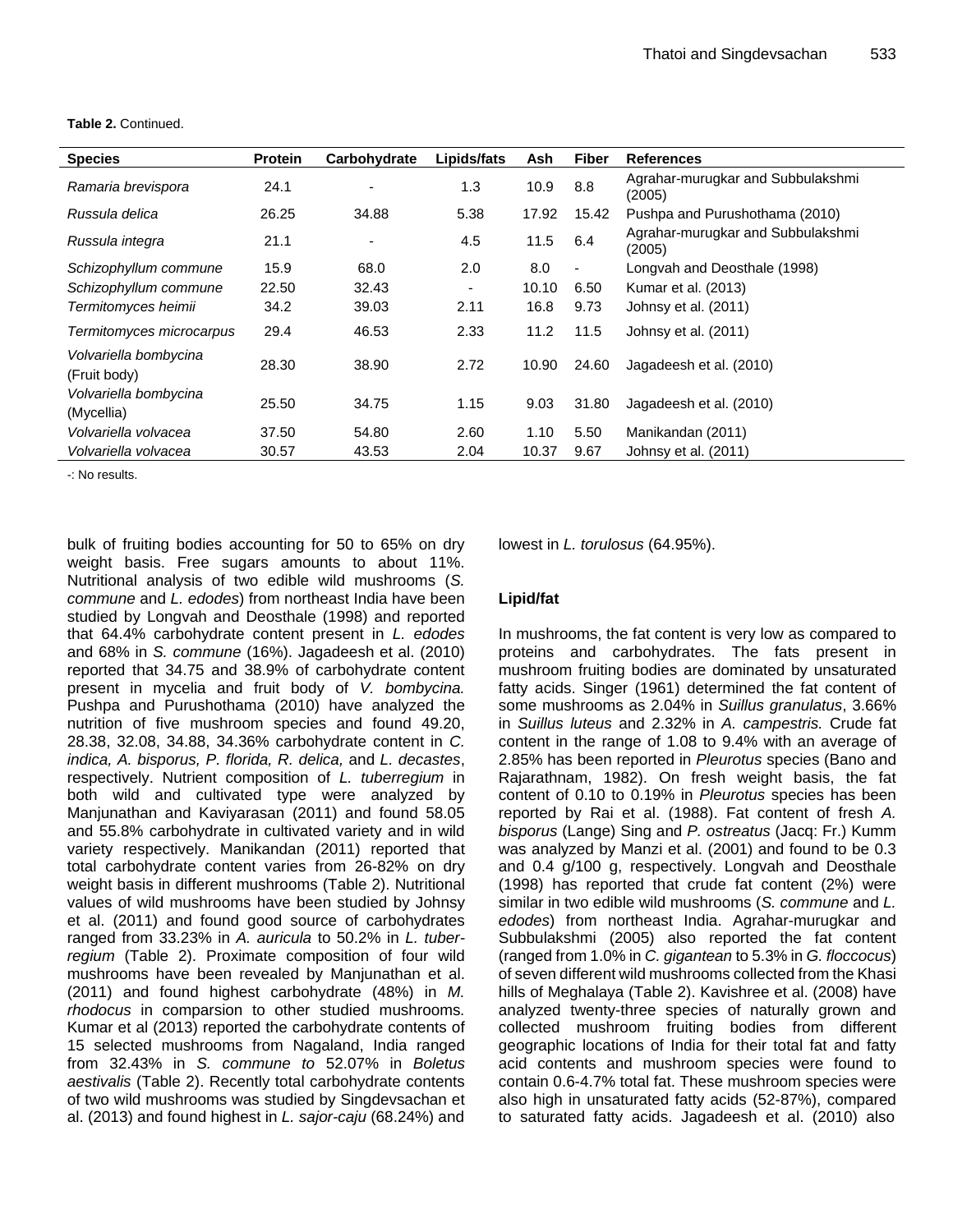reported that 1.15 and 2.72% lipid contents were present in mycelia and fruit body of *V. bombycina*, respectively. Pushpa and Purushothama (2010) have also analyzed the fat content of five mushrooms which were 4.96, 2.12, 1.54, 5.38, 2.14% in *C. indica, A. bisporus, P. florida, R. delica,* and *L. decastes*, respectively. Manjunathan and Kaviyarasan (2011) reported that the fat content in the cultivated variety (1.54%) of *L. tuberregium* was lower than that in the wild one (1.6%). Johnsy et al. (2011) have studied the nutritional values of wild mushrooms from Western Ghats of Kanyakumari district and revealed very less amounts of fats ranged from 1.17% to 2.58% (Table 2). According to proximate composition of four wild mushrooms studied by Manjunathan et al. (2011), the fat contents was very less ranged from 0.74% to 2.25% (Table 2). Further fat contents of two wild mushrooms was determined by Singdevsachan et al. (2013) and found lowest amount of fats (2.42 and 1.36%) in both studied mushrooms (*L. sajor-caju* and *L. torulosus*, respectively).

## **Vitamins**

Mushrooms are one of the best sources of vitamins especially vitamin B (Mattila et al., 1994, 2000). Manning (1985) gave a comprehensive data of vitamin content of mushrooms and some vegetables which are present in the world. But in India, the information on vitamin content of mushrooms has been lacking. Agrahar-murugkar and Subbulakshmi (2005) determined the vitamin C content (mg/g) in seven wild edible mushrooms commonly consumed in the Khasi hills of Meghalaya, India and found that 14.9, 41.8, 41.9, 28.0, 19.6, 25.8, 18.1 vitamin C present in *C. gigantea, C. cinerea, C. cibarius, R. brevispora, R. integra, G. floccosus* and *L. quieticolor,*  respectively. Recently, vitamin content such as thiamine, riboflavin and ascorbic acid were analyzed by Singdevsachan et al. (2013) in wild mushrooms (*L. sajorcaju* and *L. torulosus*) from Similipal Biosphere Reserve, Odisha, India. The highest thiamine content was found in *L. torulosus* (0.19 mg/g) and lowest in *L. sajor-caju* (0.13 mg/g). Both the studied wild mushrooms were showed good quantities of ascorbic acid (17.75 mg/g in *L. sajorcaju* and 52.91mg/g in *L*. *torulosus*) whereas rifboflavin was not detected (Singdevsachan et al., 2013). Unfortunately, information on the bioavailability of vitamins from mushrooms has been lacking.

## **Mineral constituents**

Ash content of different mushrooms is usually 0.18- 15.73% of dry matter (Table 2). The fruiting bodies of mushrooms are characterized by a high level of well assimilated mineral elements. Major mineral constituents

in mushrooms are Na, K, Ca, Mg, P, S and elements like As, Cd, Cr, Co, Cu, Fe, Mo, Mn, Ni, Pb, Se, Zn among others form minor constituents (Bano and Rajarathanum, 1982; Bano et al., 1981). The mineral content of wild edible mushrooms has been found to be higher than cultivated ones (Mattilla et al., 2001). Kaul (1978) has reported that *M. esculenta* contains Ca (0.57 mg/g), P  $(3.31 \text{ mg/g})$ , Fe  $(1.21 \text{ mg/g})$  and K  $(3.83 \text{ mg/g})$ . Bano et al. (1981) and Bisaria et al. (1987) have also assessed the minerals and heavy metals content in *Pleurotus* sp. which are given in Table 3. Longvah and Deosthale (1998) analyzed the two species of mushrooms (*S. commune* and *L. edodes*) from northeast India and found that both mushrooms appear to be rich in minerals (Table 3).

Micronutrient profile of seven wild edible mushrooms were also analyzed by Agrahar-murugkar and Subbulakshmi (2005) which are commonly consumed in the Khasi hills of Meghalaya (Table 3) and reported that the calcium (g%) content ranged from 0.42 in *C. cibarius* to 1.91 in *C. cineria*. Phosphorus (g%) levels were the highest in *C. cibarius* (0.58), followed by *R. brevispora* (0.51) whereas *R. integra* had the lowest levels with 0.24. *C. cinerea* had a very high content of iron (mg%) at 75.2. The rest fell in the range 7.17 (*R. brevispora*) to 56.2 (*R. integra*). Manganese (mg%) levels ranged between 4.41 in *C. gigantea* to 11.4 in *R. brevispora*. The copper (mg%) of the mushrooms studied was between 1.39 (*C. gigantea*) and 23.9 (*C. cinerea*). Zinc (mg%) levels varied between 6.76 in *R. brevispora* and 39.4 in *L. quieticolor*. Sodium (mg%) ranged from 0.14 in *G. floccosus* to 0.56 in *R. integra*. Potassium (mg%) levels varied between 17.0 (*L. quieticolor*) and 52.1 (*C. cinerea*). Magnesium (mg%) content was between 25.3 in *L. quieticolor* to 327 in *R. virescens*. The content of selenium (µg/kg), ranged from negligible levels in *G. floccosus* to very high levels in *L. quieticolor* (975) and *C. cibarius* (295). Mineral composition of *L. tuberregium* in both wild and cultivated type were also analyzed by Manjunathan and Kaviyarasan (2011) and found that the potassium concentration in the cultivated mushroom (90.8%) was higher than in the wild (7.53%). Zinc was distributed such that the cultivated variety had a higher concentration (4.9%) than the wild one (0.41).

Proximate composition of four wild mushrooms has been studied by Manjunathan et al. (2011) with their maco- and micromineral contents. Macro mineral such as calcium content was 208 mg/g for *Clitocybe* sp., and 195 mg/g for *M. rhodocus*. The highest sodium and potassium content (858.4 and 1369.1 mg/g respectively) found in *Clitocybe* sp. whereas *M. rhodocus* had the highest magnesium content (250 mg/g) (Table 3). Further, micromineral such as Iron content varied from *A. polytricha*  with 16.3 mg/g to *M. rhodocus* with 85.6 mg/g. Copper content ranged from *A. polytricha* (0.3 mg/g) to *M. rhodocus* 9.0 mg/g. Manganese content in *M. rhodocus*, *Clitocybe sp*, *A. polytricha*, and *L. tigrinus* were 3.4, 2.7,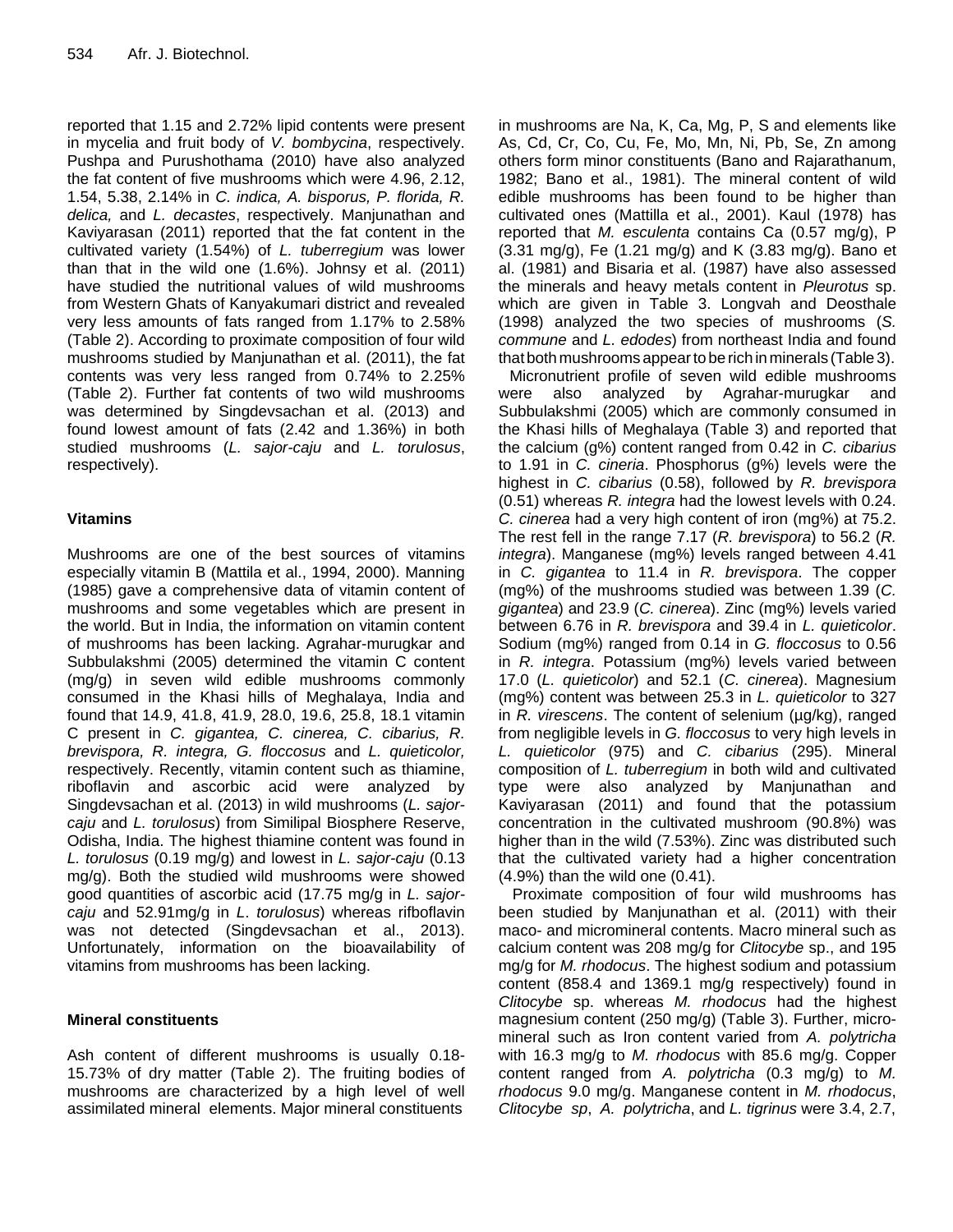**Table 3.** Mineral nutrients of some Indian mushrooms.

| <b>Species</b>                                      | Ca                       | P              | Fe   | Mn   | Cu   | Zn   | Na    | Κ      | Mg    | <b>Se</b>                | cr    | Pb  | <b>References</b>                             |
|-----------------------------------------------------|--------------------------|----------------|------|------|------|------|-------|--------|-------|--------------------------|-------|-----|-----------------------------------------------|
| Agaricus                                            | 81.0                     |                | 39.0 | 39.0 | 3.72 | 1.9  | 39.0  | 422.0  | 39.0  |                          |       |     | Manimozhi and                                 |
| Heterocystis <sup>3</sup>                           |                          |                |      |      |      |      |       |        |       |                          |       |     | Kaviyarasan (2013)                            |
| Auricularia<br>polytricha <sup>3</sup>              | 607                      |                | 16.3 | 1.3  | 0.3  | 1.0  | 858.4 | 588.4  | 136   |                          |       |     | Manjunathan et al.<br>(2011)                  |
| Calvatia<br>$g$ igantea $12$                        | 630                      | 330            | 10.7 | 4.41 | 1.39 | 10.3 | 0.18  | 22.3   | 150   | 91.2                     |       |     | Agrahar-murugkar and<br>Subbulakshmi (2005)   |
| Cantharellus<br>$cibarius$ <sup>12</sup>            | 420                      | 580            | 53.5 | 7.68 | 4.36 | 6.83 | 0.29  | 47.9   | 46.2  | 295                      |       |     | Agrahar-murugkar and<br>Subbulakshmi (2005)   |
| Clitocybe sp. <sup>3</sup>                          | 208                      | $\blacksquare$ | 61.4 | 2.7  | 9.0  | 6.2  | 858.4 | 1369.1 | 120   |                          |       |     | Manjunathan et al.<br>(2011)                  |
| Coprinopsis<br>cinerea                              | 1910                     | 420            | 75.2 | 6.79 | 23.9 | 11.1 | 0.33  | 52.1   | 43.8  | 0.17                     |       |     | Agrahar-murugkar and<br>Subbulakshmi (2005)   |
| Gomphus<br>floccosus <sup>12</sup>                  | 1370                     | 340            | 22.3 | 7.04 | 3.48 | 13.0 | 0.14  | 18.7   | 136   | X                        |       |     | Agrahar-murugkar and<br>Subbulakshmi (2005)   |
| Lactarius<br>quieticolor <sup>12</sup>              | 1460                     | 420            | 19.4 | 5.32 | 1.41 | 39.4 | 0.21  | 17.0   | 25.31 | 975                      |       |     | Agrahar-murugkar and<br>Subbulakshmi (2005)   |
| Lentinus<br>edodes <sup>3</sup>                     | 127                      | 493            | 20.1 |      | 0.9  | 4.3  |       |        | 200   |                          | 0.140 |     | Longvah and<br>Deosthale (1998)               |
| Lentinus sajor-<br>caju <sup>4</sup>                | $\overline{\phantom{a}}$ | 0.10           | 2.37 | 0.12 |      |      |       | 0.14   |       |                          |       |     | Singdevsachan et al.<br>(2013)                |
| Lentinus<br>tigrinus <sup>3</sup>                   | 248                      |                | 36.2 | 0.6  | 1.2  | 4.9  | 37.3  | 90.8   | 14    |                          |       |     | Manjunathan et al.<br>(2011)                  |
| Lentinus<br>torulosus <sup>4</sup>                  |                          | 0.24           | 2.94 | 0.05 |      |      |       | 0.85   |       |                          |       |     | Singdevsachan et al.<br>(2013)                |
| Lentinus<br>tuberregium<br>$(Wild type)^{1}$        | 2.66                     |                | 0.53 | 0.08 | 0.11 | 0.41 | 1.2   | 7.53   | 2.45  |                          |       |     | Manjunathan and<br>Kaviyarasan (2011)         |
| Lentinus<br>tuberregium<br>(Cultivated<br>$type)^1$ | 87                       |                | 6.5  | 1.7  | 1.0  | 4.9  | 37.3  | 90.8   | 30.4  |                          |       |     | Manjunathan and<br>Kaviyarasan (2011)         |
| Macrolepiota<br>rhacodes <sup>3</sup>               | 195                      |                | 85.6 | 3.4  | 9.0  | 3.8  | 274.4 | 294.3  | 250   |                          |       |     | Manjunathan et al.<br>(2011)                  |
| Pleurotus eous <sup>3</sup>                         | 23                       | 1410           | 9.0  |      | 17.8 | 82.7 | 78    | 4570   | 242   |                          |       | 1.5 | Bano et al. (1981);<br>Bisaria et al. (1987), |
|                                                     |                          |                |      |      |      |      |       |        |       |                          |       |     | Rai (1994)<br>Bano et al. (1981);             |
| Pleurotus<br>flabellatus <sup>3</sup>               | 24                       | 1550           | 12.4 |      | 21.9 | 58.6 | 75    | 3760   | 292   |                          |       | 1.5 | Bisaria et al. (1987),<br>Rai (1994)          |
| Pleurotus                                           |                          |                |      |      |      |      |       |        |       |                          |       |     | Bano et al. (1981);                           |
| florida <sup>3</sup>                                | 24                       | 1850           | 18.4 |      | 15.8 | 11.5 | 62    | 4660   | 192   |                          |       | 1.5 | Bisaria et al. (1987),<br>Rai (1994)          |
| Pleurotus sajor-                                    |                          |                |      |      |      |      |       |        |       |                          |       |     | Bano et al. (1981);                           |
| caju <sup>3</sup>                                   | 20                       | 760            | 12.4 |      | 12.2 | 29   | 60    | 3260   | 221   |                          |       | 3.2 | Bisaria et al. (1987),<br>Rai (1994)          |
| Ramaria<br>brevispora <sup>12</sup>                 | 530                      | 510            | 7.17 | 11.4 | 16.7 | 6.76 | 0.31  | 35.5   | 217.2 | 5.28                     |       |     | Agrahar-murugkar and<br>Subbulakshmi (2005)   |
| Russula<br>integra <sup>12</sup>                    | 1270                     | 240            | 56.2 | 7.28 | 3.33 | 10.5 | 0.56  | 41.0   | 327   | 26.9                     |       |     | Agrahar-murugkar and<br>Subbulakshmi (2005)   |
| Schizophyllum<br>commune <sup>3</sup>               | 188                      | 408            | 12.3 |      | 0.9  | 5.7  |       |        | 227   | $\overline{\phantom{a}}$ | 0.133 |     | Longvah and<br>Deosthale (1998)               |

<sup>1</sup>Ca, P, Fe, Mn, Cu, Zn, Na, K and Mg contents in mg%; <sup>2</sup>Se content in µg/kg; <sup>3</sup>All mineral contents in mg/100g; <sup>4</sup>P and K in g/100 g and rest of the metals in mg/kg; X: negligible quantities; -: No results.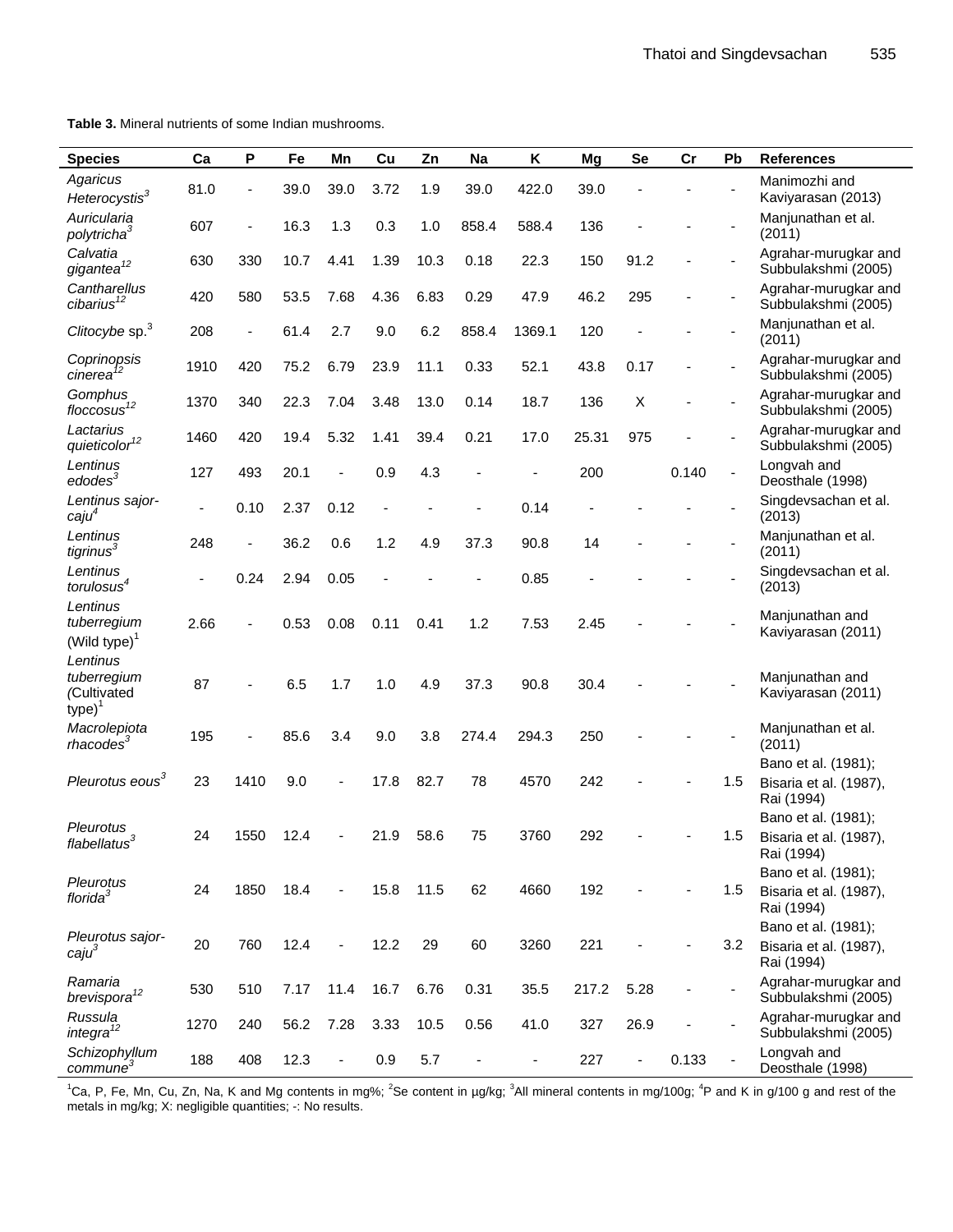1.3 and 0.6 mg/g, respectively (Manjunathan et al., 2011). Recently, Singdevsachan et al. (2013) have reported the mineral contents of two wild mushrooms (*L. sajor-caju* and *L. torulosus*) from Similipal Biosphre Reserve, Odisha, India. *L. torulosus* showed the highest iron (2.94 mg/kg), potassium (0.85 mg/kg) and phosphorus (0.24 mg/kg) contents whereas *L. sajor-caju* showed the highest manganese (0.12 mg/kg) and nickel (0.05 mg/kg) contents (Table 3). However, both mushrooms did not show the presence of cobalt and cadmium content (Singdevsachan et al. 2013). The mineral proportions vary according to the species, age and the diameter of the fruiting body. It also depends upon the type of the substratum (Demirbas, 2001).

## **MEDICINAL POTENTIAL OF MUSHROOMS**

Medical mycology is as old as traditional uses of mushrooms. They have been used in medicine since the Neolithic and Paleolithic eras (Samorini, 2001). Although mushrooms as medicine have been used in China since 100 A.D. (Gunde-Cimmerman, 1999), but it was only in 1960 that scientists investigated the basic active principles of mushrooms which are health promoting. Mushrooms have been used in health care for treating simple and age old common diseases like skin diseases to present day complex and pandemic disease like acquired immunodeficiency syndrome (AIDS). Mushrooms in the twentieth century are well known to people all over Asian countries as an important biosource of novel secondary metabolites. In India, particularly the alternative systems of medicine, utilize the curative properties of mushrooms. The secondary metabolites of these mushrooms are chemically diverse and possess a wide spectrum of biological activities, which are explored in traditional medicines (Rai et al., 2005). In India, several mushrooms have been reported as medicinal mushrooms which have antioxidant, antimicrobial, anti-inflammatory activity with antitumor and other properties.

## **Antioxidant properties**

Several researchers investigated that a number of medicinal mushrooms occurring in India possessed promising antioxidant properties. Extracts from fruiting bodies and mycelia of *Ganoderma lucidum*, *Phellinus rimosus* and several *Pleurotus* sp. occurring in South India were found to possess antioxidant activity with high free radical scavenging activity (Jones and Janardhanan, 2000; Ajith and Janardhanan, 2001; Lakshmi et al., 2003). Ethyl acetate, methanol and aqueous extract of *G. lucidum* has been reported to effectively scavenge the  $O<sub>2</sub>$  and  $O<sub>1</sub>$  radicals, however the aqueous extract was not effective to inhibit the ferrous ion induced lipid peroxidation (Jones and Janardhanan, 2000) whereas ethanol extracts of the mycelium of *G. lucidum* showed high antiperoxidative activity (Lakshmi et al., 2003). The methanol extract of fruiting bodies of *P. florida* was found to possess ·OH radical scavenging and lipid peroxidation inhibiting activities (Jose and Janardhanan, 2000). The extract also showed significant reducing power and radical scavenging property as evident from ferric reducing antioxidant power (FRAP*)* and 2,2-diphenyl-1 picrylhydrazyl (DPPH) free radicals scavenging assay. Ethyl acetate, methanol and aqueous extracts of the Phellinus rimosus were effective to scavenge O<sub>2</sub> generated from the photoillumination of riboflavin, ·OH generated from Fenton's reaction, nitric oxide radical released from aqueous solution of sodium nitroprusside in a dose dependent manner (Ajith and Janardhanan, 2001). All these three extracts of *P. rimosus* also inhibited dose dependently ferrous ion induced lipid peroxidation in the rat whole liver homogenate.

Sheena et al. (2005) also studied the therapeutic potential of *G. lucidum* and reported that the sample of *G. lucidum* from South Indian tropics has greater antioxidant activity through suppression of formation capacity of the free radicals and also possesses high 2,2-azobis-3 ethylbenzthiazoline-6-sulphonilic acid (ABTS) and DPPH scavenging activity. The antioxidant potential from water and methanolic extracts of fruiting bodies of 23 species of mushrooms naturally grown in different geographic locations of India (forest area of Himachal Pradesh and Kerala) was measured by Puttaraju et al. (2006). The antioxidant ability of each species was analyzed for the total antioxidative status, employing multimechanistic antioxidative assays such as inhibition of lipid peroxidation, determination of reducing power, and free radical scavenging ability with determination of total phenolics, because the phenolics are known to contribute largely to antioxidant potential. *Termitomyces heimii* was identified as the best variety, which showed 37 mg of phenolics/g of sample, 418 units of reducing power ability (RPA)/g, and an  $IC_{50}$  of ~1.1 mg (dry weight)/mL, free radical scavenging activity (FRS) in the water extract followed by 11.2 mg of phenolics/g, 275 units of RPA/g, and an  $IC_{50}$  of ~2.7 mg (dry weight)/mL of FRS in the methanolic extract. Antioxidant and nitric oxide synthase (NOS) activation properties of *Armillaria mellea* Quel was evaluated by Rai et al. (2009). *In vitro* evaluation of antioxidant activities of *A. mellea* Quel showed significant inhibition of lipid peroxidation, potent hydroxyl and DPPH radical scavenging activity with  $IC_{50}$  values of crude, boiled and ethanolic extracts ranging from 36.3 to 388.92 μg/ml. Among three kinds of extracts, the ethanolic extract was the most effective in relation to antioxidant activity and NOS activation property. Antioxidant activity and bioactive compounds from six wild mushrooms (Lycoperdon perlatum, C. cibarius, Clavaria vermiculris, Ramaria formosa, Marasmius oreades, P. pulmonarius)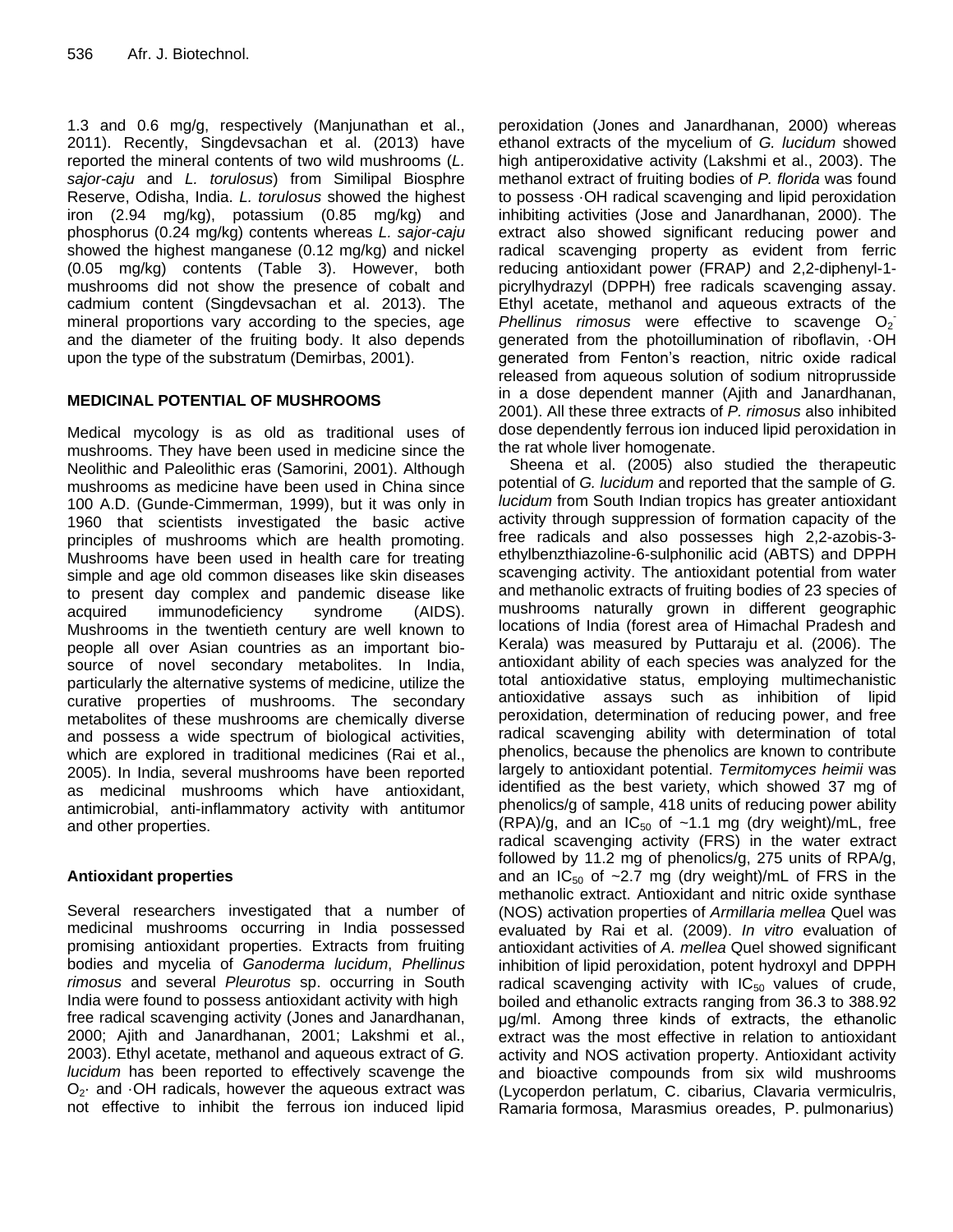of Western Ghats of Karnataka, India were studied by Ramesh and Pattar (2010). All the mushrooms showed high phenol and flavonoid content with promising antioxidant properties (Ramesh and Pattar, 2010). Antioxidant and phytochemical properties of ethanolic extracts from the wild edible mushroom Termitomyces reticulatus and their individual parts (Cap and Stipe) were evaluated by Loganathan et al. (2010) through the reducing power, β-carotene bleaching, ABTS and DPPH radicals scavenging activity methods. Antioxidant components like total phenol, flavonoid, β-carotene and lycopene were also determined and the amount of phenol was correlated with the antioxidant property. All the extracts showed potent antioxidant activities, in which the entire mushroom extract showed more antioxidant property when compared with the other two extracts (Cap and Stipe). Kumari et al. (2011) have investigated the antioxidant activity of *Cantharellus friessi, Cantharellus subcibarius, Cantharellus cinerius* and *P. florida* collected from North-Western Himalayan region of India including their bioactive compounds such as phenol, flavonoid, ascorbic acid and β-carotene. Among them *C. friessi*  showed significantly higher antioxidant activity through βcarotene bleaching method and with the high phenol content (16.80 mg/g) than the other mushroom species. Methanolic extracts of cap and stipe of commercially obtained mushrooms *A. bisporus*, *Hypsizygus ulmarius*, and *C. indica* were analysed by Babu and Rao (2011) for their antioxidant activity in different chemical systems including reducing power, free radical scavenging, ferric reducing antioxidant power (FRAP), superoxide scavenging, peroxide scavenging, and metal chelating activities. All the three commercially grown mushrooms exhibited moderate to high antioxidant activities. All the activities increased steadily with increase in the concentration. *Hypsizygus ulmarius* cap showed excellent DPPH radical scavenging, peroxide scavenging, FRAP and reducing power abilities which may be attributed to its highest total phenol content whereas the excellent ferrous ion chelation and superoxide scavenging abilities exhibited by *A. bisporus* cap may be attributed to its highest flavonoid content (Babu and Rao, 2011). It has been reported that free radical-scavenging activity is greatly influenced by the phenolic composition of samples (Cheung et al., 2003) and the reducing power of mushrooms might be due to their hydrogen-donating ability (Shimada et al., 1992). Accordingly, above studied mushrooms might contain higher amounts of reductone, which could react with free radicals to stabilise and block radical chain reactions. Beside that, the activity difference among the results obtained from antoioxidant studies with the mushroom extracts might be related to the different conditions of measurement and the sensitivity of the assays. Therefore several methods should be used in parallel to elucidate the complex field of antioxidants and oxidation (Ciz et al., 2010).

## **Antimicrobial properties**

The petroleum ether, chloroform, acetone and water extracts of the mushroom *Osmoporus odoratus* have been tested for their antibacterial activity against<br>Staphylococcus aureus, Streptococcus pyogenes, Staphylococcus aureus, *Bacillus subtilis, Escherichia coli* and *Pseudomonas aeruginosa*; the water extract alone showed antibacterial activity against the tested organisms and the results were comparable with that of ampicillin rather than chloramphenicol (Sivakumar et al., 2006). Two edible mushrooms (*A. bisporus* and *P. sajor-caju*) were assayed *in vitro* for their antimicrobial activities by Tambekar et al. (2006) using aqueous and organic solvent extracts. In their study, *E. coli 390*, *E. coli 739*, *Enterobacter aerogenes*, *P. aerugonisa* and *Klebsiella pneumonia* were most sensitive to aqueous, ethanol, methanol and xylene extracts of these mushrooms. *Pleurotus* species had a narrow antibacterial spectrum against Gramnegative bacteria and strongly inhibited the growth of the Gram-positive bacteria tested, including *B. subtilis*, and *M. luteus* (Loganathan et al., 2008). The antimicrobial activity of various solvent extracts (methanol, ethanol, acetone and aqueous extract) of *G. lucidum* was tested by Quereshi et al. (2010) against six species of bacteria: *E. coli*, *S. aureus*, *K. pneumoniae*, *B. subtilis*, *S. typhi* and *P. aeruginosa*. Acetone extract exhibited maximum antibacterial activity, while the most susceptible bacterium observed was *K. pneumoniae.* Methanolic extracts of six wild mushrooms (*L. perlatum*, *C. cibarius*, *C. vermiculris*, *R. formosa*, *M. oreades*, *P. pulmonarius*) of Western Ghats of Karnataka, India showed significant antimicrobial activity against *B. subtilis*, *S. aureus*, *E. coli*, *P. aeruginosa* and *Candida albicans* (Ramesh and Pattar, 2010).

Manjunathan and Kaviyarasan (2010) studied the solvent based effectiveness of antibacterial activity of edible mushroom *L. tuberregium* (Fr.). *In vitro*  antimicrobial properties of *L. tuberregium* culture filterate extracted using four different solvent systems (Hexane, dichloromethane, chloroform and ethyl acetate) were the most active to inhibit the growth of *S. aureus*, *Micrococcus luteus*, *E. coli*, *Salmonella typhi* and *Shigella flexneri*. The antibacterial activity of *V. bombycina* extracts (hexane, chloroform, ethyl acetate and methanol) were evaluated by Jagadeesh et al. (2010) against the clinically important bacterial starins *B. subtilis, S. aureus, E. coli, K. pneumoni and P. aeruginosa* and reported that the *V. bombycina* extracts possess compounds which have the antibacterial properties.

The antibacterial and antifungal activity of methanol and aqueous extract of fruit bodies from *Phellinus* was tested by Balakumar et al. (2011) against five bacterial pathogens such as *E. coli*, *P. aeruginosa*, *S. typhi*, *S. aureus* and *Streptococcus mutans* and five fungal strains *Penicillium* sps., *Aspergillus fumigatous*, *Aspergillus*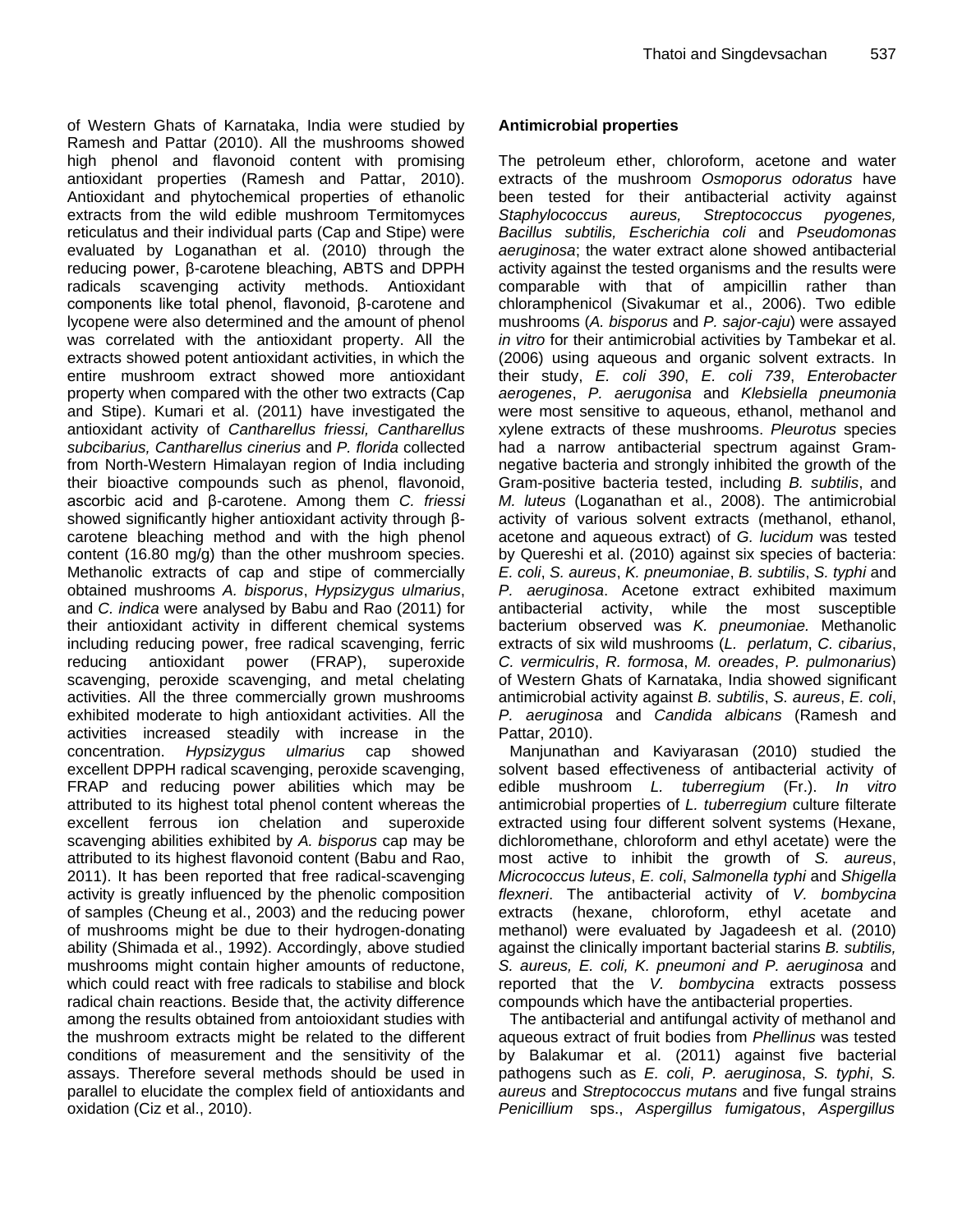*niger*, *Aspergillus flavus* and *Mucor indicus*. The fruit body of *Phellinus* showed potential antibacterial activities against the selected strains whereas aqueous extract showed maximum inhibition zone (42 mm) against *P. aeruginosa* and the methanolic extract showed the maximum antifungal activity against *A. flavus* (35 mm). Ethyl acetate extract of four different edible mushrooms (*P. sajor-caju, V. volvaceae*, *A. bisporus* and *P. ostreatus*) were investigated for their antimicrobial activity against *B. subtilis*, *S. aureus*, *E. coli*, *K. pneumoniae* and *Proteus vulgaris* (Surekha et al., 2011). Among them, only *A. bisporus* and *P. ostreatus* showed effective inhibition zone against all pathogenic strains.

## **Anti-inflammatory properties**

Ethanolic extract of cultured mycelium of *M. esculenta*  were investigated by Nitha et al. (2006) for their anti inflammatory activity. The extract showed significant dose-dependent inhibition of both acute and chronic inflammation in mice model which was comparable to that of the standard reference drug, Diclofenac. In yet another report, the acute and chronic anti inflammatory activities of ethyl acetate and methanolic extracts from *G. lucidum* were determined by Sheena et al. (2005) through carrageenan induced acute and formalin induced chronic inflammatory models in mice. Both the extracts showed significant effect on carrageenan induced acute and formalin induced chronic inflammation in mice which was comparable with standard drug, diclofenac. However chloroform extract of *G. lucidum* also exhibited significant anti inflammatory activity (Joseph et al., 2009).

## **Antitumor properties**

The methanolic and aqueous extracts of *G. lucidum* were tested by Jones and Janardhanan (2000) for antitumor activity which effectively inhibited Ehrlich's ascites carcinoma (EAC) cell line induced solid tumor in mice when administered orally (Jones and Janardhanan, 2000). Methanol extract of the fruiting bodies of *P. florida* and *P. pulmonarius* occurring in South India also showed profound antitumor activity against the EAC cell line induced solid tumor model in mice (Jose and Janardhanan, 2000; Jose et al., 2002). The three differrent extracts (ethyl acetate, methanol and aqueus) of *P. rimosus* were found to inhibit the Dalton's Lymphoma Ascites (DLA) cell line induced solid tumor and EAC cell line induced ascites tumor in mice whereas the antitumor effect was high in ethyl acetate extract than the other extracts (Ajith and Janardhanan, 2003). Antitumor activity of *G. lucidum*  was again confirmed by Sheena et al. (2005) through the EAC cell line induced solid tumor model in mice where both the extracts (methanol and aqueous) showed significant antitumor properties by inhibiting the tumor development. Polysaccharides, extracted from mycelium

and fruiting bodies of *L. tuberregium* effectively inhibited solid tumour proliferation in mice (Manjunathan and Kaviyarasan, 2010). Antitumour activity of the ethanolic extract from cultured mycelium of morel mushroom, *M. esculenta* was determined by Nitha et al. (2006) using both DLA cell line-induced solid tumor and EAC cell lineinduced ascites tumor models in mice. The extract exhibited significant antitumor activity against both ascites and solid tumours (Nitha et al., 2006).

## **Immunomodulatory properties**

In India, only a few studies have been carried out with mushrooms for immunomodulatory properties. Structural aspects of mushroom polysaccharides from *P. osreatus*, *Astraeus hygrometricus*, *P. sajor-caju* and *P. florida* has been studied at Vidyasagar University, West Bengal, India (Chakraborty, 2004; Rout et al*.*, 2004; 2005) with their immunomodulatory effects. A water soluble glucan (Figure 1) was isolated from *P. florida* fruit bodies and investigated for its structural characterization and immunomodulatory effects by Rout et al. (2004) which exhibited significant macrophage activity through the release of nitric oxide whereas Chakraborty et al. (2004) investigated another water-soluble glucan (Figure 2) from an edible mushroom, *A. hygrometricus* and found that glucan is a strong immuneenhancing material showing strong splenocyte activation. A glucan (Figure 3) that was soluble in aqueous sodium chloride was isolated from the aqueous extract of the fruiting bodies of *P. florida* which stimulated the phagocytic activity of macrophages (Rout et al., 2005). Roy et al.(2009) studied an immune-enhancing water-soluble glucan (Figure 4) isolated from hot water extract of an edible mushroom, *P. florida*, cultivar Assam Florida and found that the glucan stimulates macrophages, splenocytes, and thymocytes. A heteroglycan (Figure 5) isolated from an aqueous extract of an edible mushroom, *L. squarrosulus* and analyzed for its structural chracterization with immuneenhancing activity by Bhunia et al. (2010) which showed macrophage as well as splenocyte and thymocyte activation. Dey et al. (2010) have also analyzed an immunoenhancing water-soluble polysaccharide (Figure 6) of an edible mushroom, *P. florida* blue variant and they have also found that the molecule activated macrophages, splenocytes, and thymocytes. A structural and biological study of a heteropolysaccharide (Figure 7) from aqueous extract of an edible mushroom, *P. ostreatus* has also been conducted by Maity et al. (2011) and revealed that the heteroglycan stimulates macrophages, splenocytes, and thymocytes (Table 4).

## **ETHNOMYCOLOGICAL KNOWLEDGE OF ETHNIC-TRIBES IN INDIA**

The traditional uses of the mushroom are known to the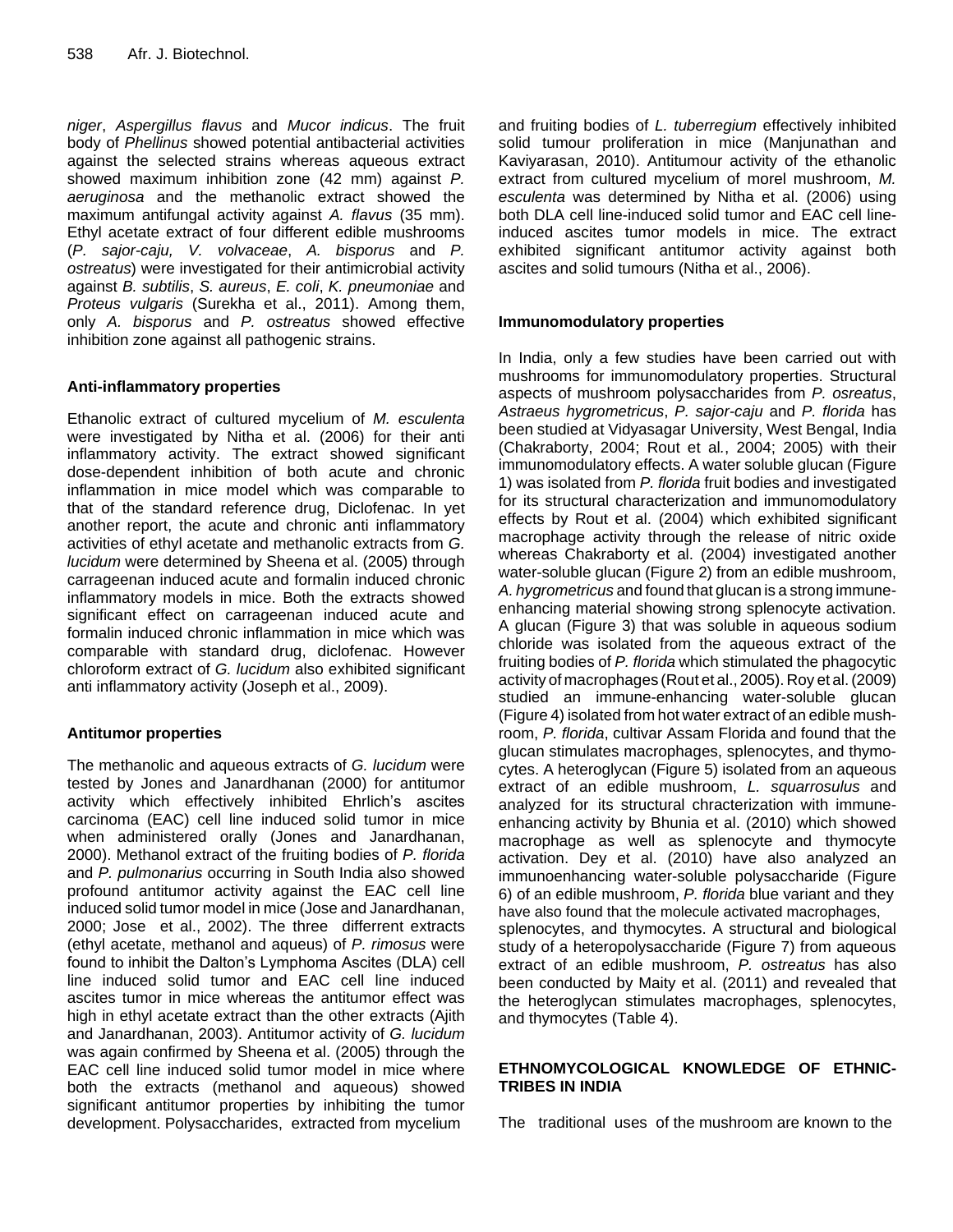$\rightarrow$  6)-α-D-Glc<sub>ρ</sub>-(1 →

**Figure 1.** Repeating unit of glucan isolated by Rout et al. (2004).

 $\rightarrow$ 4)-α-D-Glc<sub>ρ</sub>-(1→6)-β-D-Glc<sub>ρ</sub>-(1→ **A B**

**Figure 2.** Repeating unit of glucan isolated by Chakraborty et al. (2004).



**Figure 3.** Repeating unit of glucan isolated by Rout et al. (2005).







**Figure 5.** Repeating unit of heteroglycan isolated by Bhunia et al. (2010).



**Figure 6.** Repeating unit of polysaccharide isolated by Dey et al. (2010).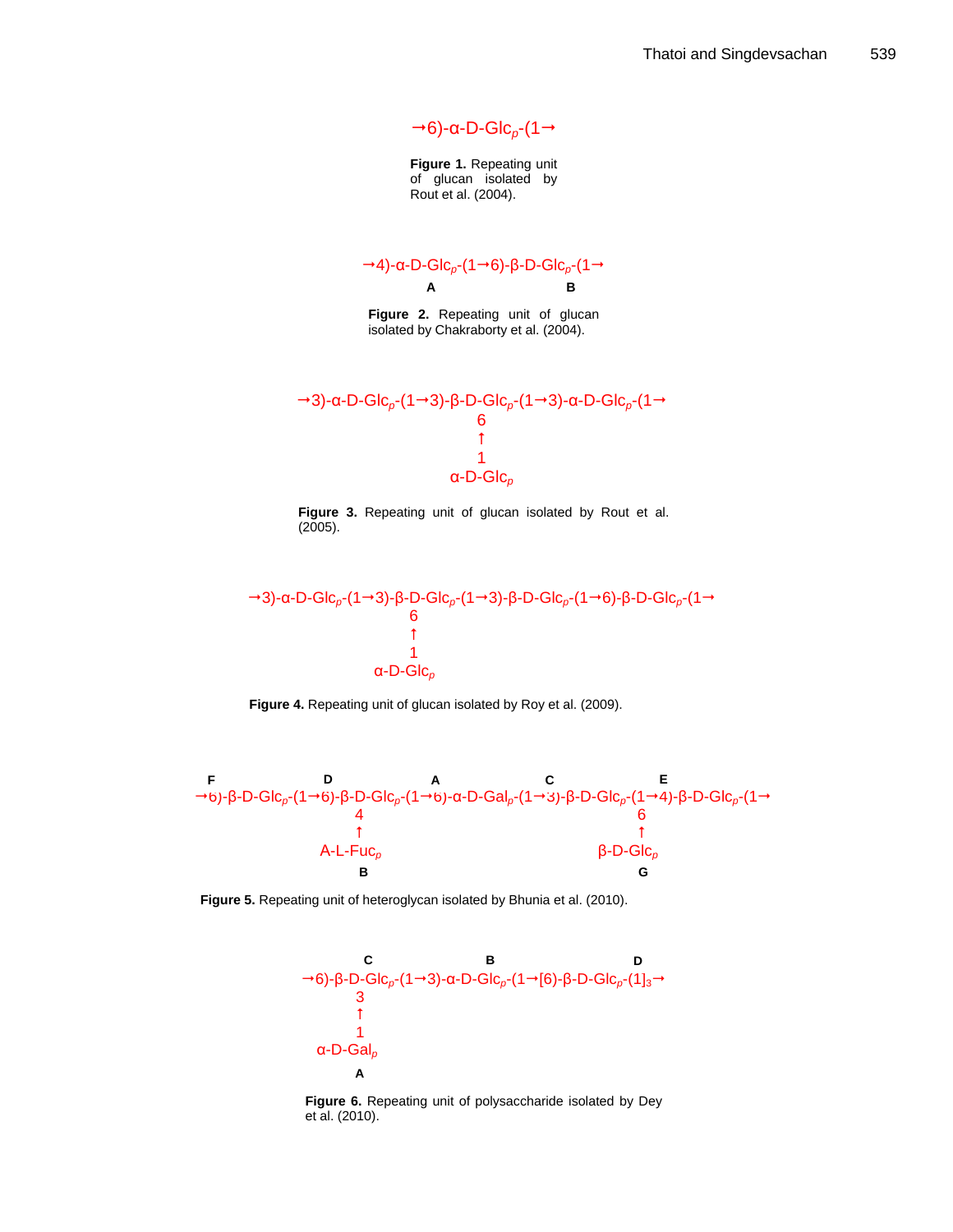

**Figure 7.** Repeating unit of heteropolysaccharide isolated by Maity et al. (2011).

**Table 4.** Medicinal properties of some Indian mushrooms.

| <b>Biological source</b> | <b>Medicinal properties</b>                                                          | <b>References</b>                                                                           |  |  |  |
|--------------------------|--------------------------------------------------------------------------------------|---------------------------------------------------------------------------------------------|--|--|--|
| Agaricus bisporus        | Antioxidant<br>antimicrobial<br>activity,<br>activity,<br>antiproliferative activity | Jagdish et al. (2009)                                                                       |  |  |  |
| Astraeus hygrometricus   | Immunoanhancing activity                                                             | Chakraborty et al. (2004)                                                                   |  |  |  |
| Cantharellus cibarius    | Antioxidant activity, antimicrobial activity                                         | Ramesh and Pattar (2010)                                                                    |  |  |  |
| Clavaria vermicularis    | Antioxidant activity, antimicrobial activity                                         | Ramesh and Pattar (2010)                                                                    |  |  |  |
| Ganoderma lucidum        | Antioxidant activity, antimutagenic activity                                         | Jones and Janardhanan (2000); Lakshmi<br>et al. (2004)                                      |  |  |  |
| Lentinus squarrosulus    | Immunoanhancing activity                                                             | Bhunia et al. (2010)                                                                        |  |  |  |
| Lentinus tuberregium     | Antibacterial activity                                                               | Manjunathan and Kaviyarasan (2010)                                                          |  |  |  |
| Lycoperdon perlatum      | Antioxidant activity, antimicrobial activity                                         | Ramesh and Pattar (2010)                                                                    |  |  |  |
| Marasmius oreades        | Antioxidant activity, antimicrobial activity                                         | Ramesh and Pattar (2010)                                                                    |  |  |  |
| Phellinus rimosus        | Antioxidant activity and antitumor activity                                          | Ajith and Janardhanan (2002; 2006)                                                          |  |  |  |
| Pleurotus florida        | antiinflammatory,<br>Antioxidant<br>activity,<br>immmunoanhancing activity           | Jose and Janardhanan (2000); Jose et al.<br>(2002); Roy et al. (2009); Dey et al.<br>(2010) |  |  |  |
| Pleurotus ostreatus      | Immunoenhancing activity                                                             | Maity et al. (2011)                                                                         |  |  |  |
| Pleurotus pulmonarius    | Antioxidant activity, antimicrobial activity                                         | Ramesh and Pattar (2010)                                                                    |  |  |  |
| Pleurotus pulmonarius    | Antitumor activity                                                                   | Jose et al. (2002)                                                                          |  |  |  |
| Pleurotus sajor-caju     | Antibacterial activity                                                               | Tambekar et al. (2006)                                                                      |  |  |  |
| Ramaria formosa          | Antioxidant activity, antimicrobial activity                                         | Ramesh and Pattar (2010)                                                                    |  |  |  |
| Volvariella bombycina    | Antibacterial activity                                                               | Jagadeesh et al. (2010)                                                                     |  |  |  |

aborigionals of Africa, India, Brazil and other countries. Wild mushrooms are a valuable non-timber forest resource used by mycophilic societies and their use has been documented in many countries around the world (Chang and Lee, 2004, Roberto G.O et al., 2005; Sarma et al., 2010). They are sold in traditional markets (Roberto G.O et al., 2005) or commercially exploited as food (Bhaben et al., 2011) or medicines (Sachan et al., 2013). In Nigeria, Puff balls (*Lycoperdon pusilum* and *C. gigantea*) are used to cure sores, abrasion or bruises, deep cut, haemorrhages and urinary infections (Buswell and Chang, 1993). Traditional mycological knowledge of most Indian ethnic groups has proven to be extensive and profound, consuming nearly 283 species of wild mushrooms out of 2000 species recorded world over (Purkayastha and Chandra, 1985).

Ethnomycological aspects were also dealt with by few workers in different parts of India and world over (Harsh et al. 1993; Bulakh, 2001). Some of the wild edible mushrooms have also been reported from Manipur and Arunachal Pradesh of North East India (Sing and Sing, 1993; Sing et al., 2002) whereas, from Assam, Baruah et al. (1971) reported few Basidiomycetous fungus of Sibsagar District. In Central India *G. lucidum* is used as herbal medicine by the Baiga tribes to cure asthma and *Agaricus* sp. is used in goiter and *L. pusilum* in wound healing and also for controlling bleeding (Rai et al., 2005). Sarma et al. (2010) reported that some Ethnic Tribes of Western Assam use the wild edible mushroom as food source. Ethnic tribes such as Garos, Adivashis, Bodos and Rajbangshis of Western Assam are consuming at least seven species of mushrooms as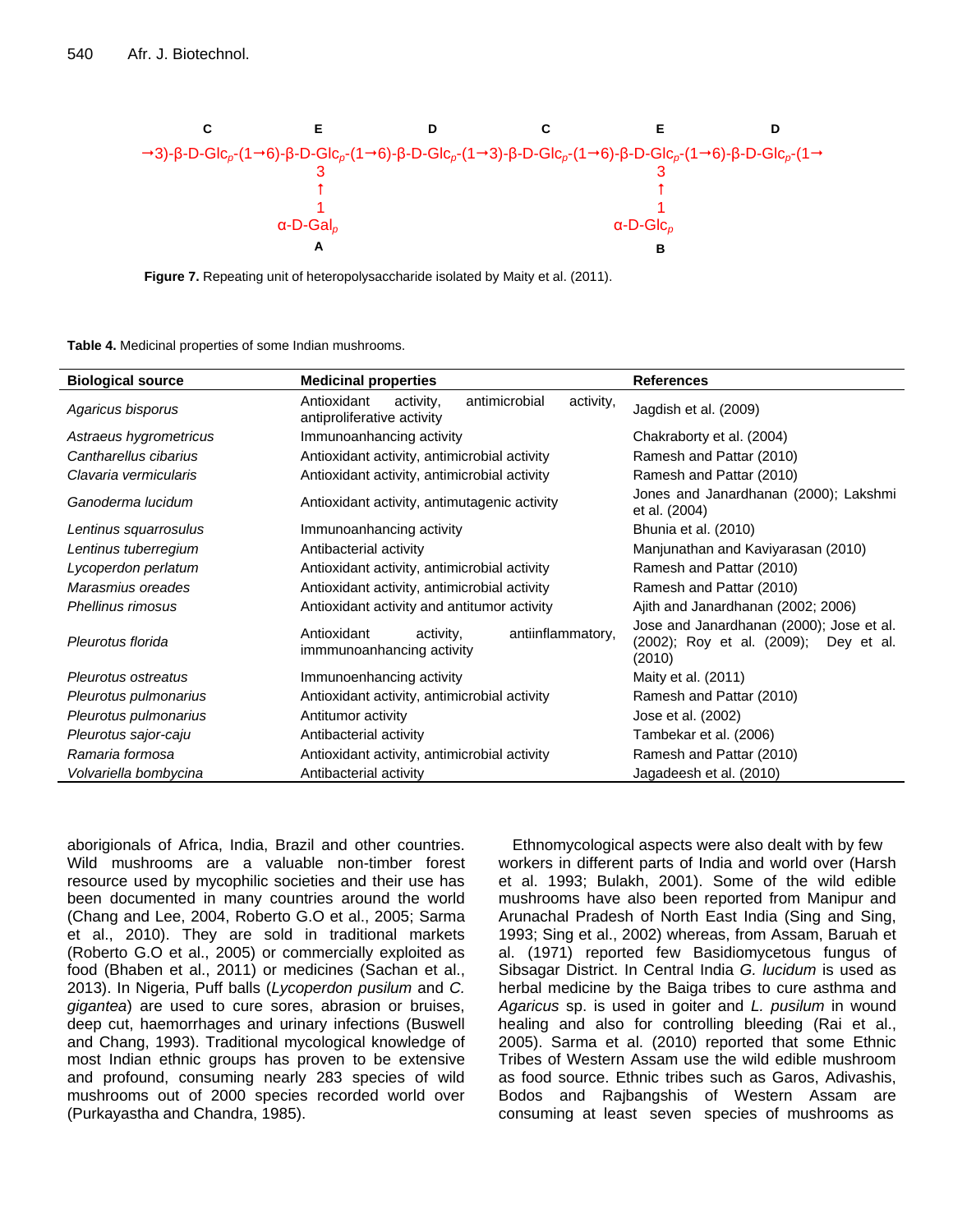vegetables. But the potentialities of such species are yet to be studied in detail (Sarma et al., 2010). According to Bhaben et al. (2011), the ethnic tribes of Nagaland, India were also using wild edible mushrooms for food purposes. Their investigation revealed that more than 12 ethnic groups of Nagaland were found to be mycophilic and to have traditional mycological knowledge (complete data not available). A total of 13 species of fleshy fungi under 9 genera and 6 families were identified which are being used by tribals of Nagaland. Srivastava et al. (2011) conducted an ethnobotanical survey for distribution and utilization of *Termitomyces* species in Gorakhpur forest division of Uttar Pradesh, India and reported that tribal people and forest dwellers are using *Termitomyces* species as food and for medicinal purposes (not clearly known but used in malnutrition, weakness and their nutritional disorders). Traditional uses and medicinal potential of *Cordyceps sinensis* has been studied by Panda and Swain (2011) in Sikkim, India and found that most local folk healers/traditional healers use cordyceps in their herbal medicine for the treatment of 21 ailments including cancer, bronchial asthma, bronchitis, TB, diabetes, cough and cold, erectile dysfunction, BHP, jaundice, alcoholic hepatitis, among others. Beside that, seven numbers of wild mushrooms such as *P. sajor-caju*, *T. heimii*, *T. microcarpus*, *V. volvaceae*, *A. auriculata*, *L. fusipes* and *L. tuberegium* are also consumed by the Kaani tribes of Kanyakumari district in their different recipe (Sargunam et al., 2012). Recently, a survey has been conducted by Sachan et al. (2013) on indegineous knowledge of ethnic tribes from Similipal Biosphere Reserve, Odisha for utilization of wild mushrooms as food and medicine. All these studied mushrooms (Table 1) are used by several tribals (Santal, Kolha, Munda, Khadia, Bhumija, Bhuyan, Bathudi, Kudumi, Ho, Mankdias) living in the Similipal forest for their food as well as herbal medicinal purposes to cure malnutrition, weakness, other nutritional disorder like diarrhea, high blood pressure, fever, asthama among others. (Sachan et al., 2013).

## **CONCLUSION**

India with diverse habitats with varied ecological conditions, harbors wide varieties of mushrooms potentially rich with nutritional and medicinal values. Several mushrooms are known to be the sources of various bioactive substances like antibacterial, antifungal, antiviral, antiparasitic, antioxidant, antiinflammatory, antiproliferative, anticancer, antitumour, cytotoxic, anti-HIV, hypocholesterolemic, antidiabetic, anticoagulant, hepatoprotective among others. These mushrooms have been used as ethnomedicines by tribals for treatment of various diseases. Many mushrooms still remain unreported and their nutritional as well as health benefits are unknown to us. If discovered, some of them may have high nutritional value and serve as valuable sources of bioactive compounds with many pharmaceutical applications. Further, several products such as antidiabetic mushroom powder, weight gain powder, sex enhancement medicine, mushroom chyawanprash, mushroom pickles among others. have been developed from mushrooms in India and other medicines such as anticancer, anti-tumor, antiinflammatory among others. are under trials.

#### **REFERENCES**

- Abraham SP (1991). Kashmir fungal flora-an overview. In: Nair MC (ed). Indian Mushrooms. Kerala Agricultural University, Vellanikkara, India. pp. 13-24.
- Acharya K, Rai M, Pradhan P (2010). Agaricales of Sikkim Himalaya: A Review. Researcher. 2(5):29-38.
- Agrahar-Murugkar D, Subbulakshmi, G (2005). Nutritional value of edible wild mushrooms collected from the Khasi hills Meghalaya. Food Chem. 89:599-603.
- Ajith TA, Janardhanan KK (2001). Antioxidant and antiinfammatory activities of methanol extract of *Phellinus rimosus*. Indian J. Exp. Biol. 39:1166-1169.
- Ajith TA, Janardhanan KK (2003). Cytotoxic and antitumor activities of a polypore macrofungus, *Phellinus rimosus*. J. Ethnopharmacol. 84:157-162.
- Ajith TA, Janardhanan KK (2007). Indian medicinal mushrooms as a source of antioxidant and antitumor agents. J. Clin. Biochem. Nutr. 40:157-162.
- Anand N, Chowdhry PN (2013). First report on five hitherto unreported macro fungi from Rajouri district of Jammu and Kashmir (JandK), India. Ann. Biol. Res. 4(5):62-70.
- Atri NS, Saini SS (1989). Family *Russulaceae* Roze-a review. In: Trivedi ML, Gill GS, Saini SS (eds). Plant Science Research in India. Today and Tomorrow's Printers and Publishers, New Delhi, India. pp. 115- 125.
- Atri NS, Saini SS, Gupta AK (1991b). Systematic studies on *Agaricus campestris* (L.) Fr. Geobios New Report. 10:32-37.
- Atri NS, Saini SS, Kaul G (1995). Taxonomic studies on North Indian Agarics-The genus *Termitomyces*. Mushroom Res. 4:7-10.
- Atri NS, Saini SS, Kaur G (1996). Three species of agarics from Patiala. Mushroom Res. 5:77-80.
- Atri NS, Saini SS, Mann DK (1991a). Further studies on north-west Indian Agricaceae-Systematics of *Lactarius deliciosus* (Fr.) S.F. Gray. Geobios New Report 10:106-111.
- Atri NS, Saini SS, Saini MK (1997). Studies on genus *Russula* Pers. from North Western Himalaya. Mushroom Res. 6(l):1-6.
- Babu DR, Rao GN (2013). Antioxidant properties and electrochemical behavior of cultivated commercial Indian edible mushrooms. J. Food Sci. Technol. 50(2):301-308.
- Balakumar R, Sivaprakasam E, Kavitha D, Sridhar D, Kumar JS (2011). Antibacterial and antifungal activity of fruit bodies of *Phellinus* mushroom extract. Int. J. Biosci. 1(3):72-77.
- Bano Z (1976). Nutritive value of Indian mushrooms and medicinal practices. Eco. Bot. 31:367-371.
- Bano Z, Bhagya S, Srinivasan KS (1981). Essential amino acid composition and proximate analysis of Mushroom, *Pleurotus florida.*  Mushrooms News Lett. Trop. 1:6-10*.*
- Bano Z, Rajarathanam S (1982). *Pleurotus* mushrooms as a nutritious food. In: Tropical mushrooms -Biological nature and cultivation methods. Chang ST, Quimio TH (eds). The Chinese University press, Hongkong. pp. 363-382.
- Bano Z, Rajarathanam S (1988). *Pleurotus* mushroom part II. Chemical composition, nutritional value, post harvest physiology, preservation and role as human food. Crit*.* Rev. Food Sci. Nutr. 27:87-158.
- Bano Z, Srinivasan KS, Srivastava HC (1963). Amino acid composition of the protein from a mushroom (*Pleurotus flabellatus*). Appl. Microbiol. 11:184-187.
- Baruah HK, Sing DK, Islam, M (1971). On the distribution of higher Basidiomycetes in the Sibsagar district, Assam. Bull. Bot. Surv. India.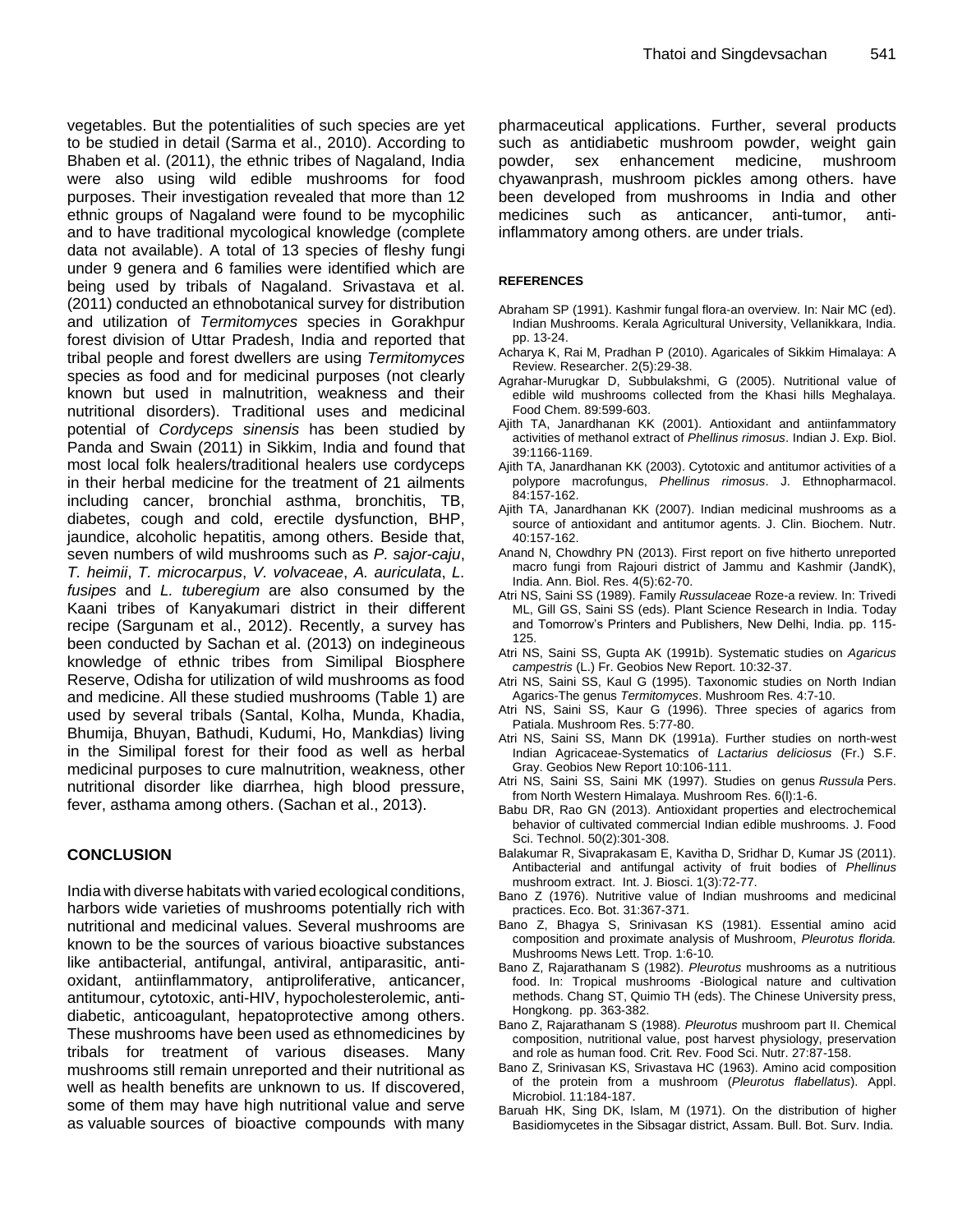13(3and4):285-289.

- Bhaben T, Gurung L, Sarma GC (2011). Wild edible fungal resources used by ethnic tribes of Nagaland, India. Indian J. Tradit. Know. 10(3):512-515.
- Bhavani Devi S (1995). Mushroom flora of Kerala. In: Chadha KL, Sharma SR (eds). Advances in Horticulture 13, Mushroom. Malhotra Publishing House, New Delhi, India. pp. 277-316.
- Bhosle S, Ranadive K, Bapat G, Garad S, Deshpande G, Vaidya J (2010). Taxonomy and diversity of *Ganoderma* from the western parts of Maharashtra (India). Mycosphere. 1(3):249-262.
- Bhunia SK, Dey B, Maity KK, Patra S, Mandal S, Maiti S, Maiti TK, Sikdar SR, Islam SS (2010). Structural characterization of an immunoenhancing heteroglycan isolated from an aqueous extract of an edible mushroom, *Lentinus squarrosulus* (Mont.) Singer. Carbohydrate Res. 345:2542-2549.
- Bilgrami KS, Jamaluddin, Rizvi AM (1991). The Fungi of India Part III (List and References). Today and Tomorrow's Printers and Publishers, New Delhi.
- Bisaria R, Madan M, Bisaria VS (1987). Biological efficiency and nutritive value of *P. sajor-caju* cultivated on different agro-wastes. Biological Wastes. 19:239-255.
- Bose SR (1921). Possibilities of mushrooms industry in India by cultivation. Agr. J. India. 16:643-45.
- Bose SR, Bose AB (1940). An account of edible mushrooms of India. Sci. and Culture. 6:141-149.
- Bulakh EM (2001). Medicinal Mushrooms of the Russian far east in nature. Int. J. Med. Mushr. 3:125.
- Buswell JA, Chang ST (1993). Edible Mushrooms. Attributes and Applications. In: Chang ST, Buswell JA, Miles, PG (eds). Genetics and Breeding of Edible Mushrooms. Gordon and Breach, Philadelphia. pp. 297-394.
- Butler EJ, Bisby GR (1931). The Fungi of India. Calcutta, India: Imperial Council of Agriculture Research, India. Scientific Monograph 1. pp. 237.
- Chakraborty I, Mondal S, Pramanik M, Rout D, Islam SS (2004). Structural investigation of a water-soluble glucan from an edible mushroom, *Astraeus hygrometricus*. Carbohydrate Res. 339:2249- 2254.
- Chang ST (1980). Mushroom as human food. Bio. Sci. 30:339-401.
- Chang ST (1999). Global impact edible and medicinal mushrooms on human welfare in the 21st century: non green evolution. Int. J. Med. Mushr. 1:1-7.
- Chang ST, Miles PG (1992). Mushroom biology-A new decipline. Mycologist. 6:64-65.
- Chang YS, Lee SS (2004). Utilization of macrofungi species in Malaysia. Fungal Divers. 15:15-22.
- Cheung LM, Cheung PCK, Ooi VEC (2003). Antioxidant activity and total phenolics of edible mushroom extracts. Food Chem. 81:249- 255.
- Ciz M, Cizova H, Denev P, Kratchanova M, Slavov A, Lojek A (2010). Different methods for control and comparison of the antioxidant properties of vegetables. Food Contr. 21:518-523.
- Cooke RC (1977). Fungi, man and his environment. Largman, London, New York. pp. 144.
- Crisan EW, Sands (1978). A nutritional value. In: Chang ST, Hayes WA (eds). The biology and cultivation of edible mushrooms*.* Academic press, New York. pp. 172-189.
- Das K (2010). Diversity and conservation of wild mushrooms in Sikkim with special reference to Barsey Rhododendron Sanctuary. NeBIO. 1(2):1-13.
- Das K, Atri NS, Buyck B (2013). Three new species of *Russula*  (Russulales) from India. Mycosphere. 4(4):722-732.
- Das K, Sharma JR, Montoya L (2004). *Lactarius* (*Russulaceae*) in Kumaon Himalaya. 1. New species of subgenus *Russularia*. Fungal Divers. 16:23-33.
- Davidson SS, Johnsy G, Selvin Samuel A, Kaviyarasan V (2012). Mushrooms in food culture of the Kaani tribe of Kanyakumari district. Indian J. Tradit. Know. Knowledge. 11(1):150-153.
- Demirbas A (2001). Concentrations of 21 metals in 18 species of mushrooms growing in the east Black Sea region. Food Chem. 75:453-457.
- Deshmukh SK (2004). Biodiversity of tropical basidiomycetes as sources of novel secondary metabolites. In: Jain PC (ed). Microbiology and Biotechnology for Sustainable Development. CBS Publishers and Distributors, New Delhi, India. pp. 121-140.
- Dey B, Bhunia SK, Maity KK, Patra S, Mandal S, Maiti S, Maiti TK, Sikdar SR, Islam SS (2010). Chemical analysis of an immunoenhancing water-soluble polysaccharide of an edible mushroom, *Pleurotus florida* blue variant. Carbohydrate Res. 345:2736-2741.
- Dhancholia S, Bahukhandi D (1988). New records of agarics from India. Indian J. Mushroom. 14:51-56.
- Doshi A, Sharma SS (1997). Wild mushrooms of Rajasthan. In: Rai RD, Dhar BL, Verm RN (eds). Advances in Mushroom Biology and Production. Mushroom Society of India, National Research Centre for Mushroom, Solan, Chambaghat (HP), India. pp. 105-127.
- Dwivedi S, Tiwari MK, Chauhan UK, Pandey AK (2012). Biodiversity of mushrooms of Amarkantak Biosphere Reserve forest of Central India. Int. J. Pharm. Life Sci. 3(1):1363-1367.
- Elmastas M, Isildak O, Turkekul I, Temur N (2007). Determination of antioxidant activity and antioxidant compounds in wild edible mushrooms. J. Food Comp. Anal. 20: 337-345.
- Gogoi Y, Sarma TC (2012). An ethnomycological survey in some areas of Dhemaji District (Assam). The Ecoscan. 1:403-407.
- Gruen VEC, Wong HX (1982). Immunomodulatory and antitumour activities of a polysaccharide-peptide complex from a mycelial culture of *Trichoderma* sp. Sciences 57: 269-281.
- Gunde-Cimmerman N (1999). Medicinal value of the genus *Pleurotus*  (fr). P Karst (*Agaricales* s.l. *Basidiomycetes*). Int. J. Med. Mushr. 1: 69-80.
- Gupta KK, Agarwala RK, Kumar S, Seth PK (1974). Gasteromycetes of Himachal Pradesh. Indian Phytopath. 27: 45-48.
- Gupta S, Sing SP (1991). Nutritive value of mushroom *Podaxis pistillaris*. Indian J. Mycol. Plant Pathol. 21:275-276.
- Harsh NSK, Rai BK, Ayachi SS (1993). Forest Fungi and Tribal Economy-A Case Study in Baiga tribe of Madhya Pradesh (India). J. Trop. Forestry. 9: 270-279.
- Hawksworth DL (2001). Mushrooms: the extent of the unexplored potential. Int. J. Med. Mushr. 3: 333-7.
- Hayes WA, Haddad N (1976). The food value of the cultivated mushrooms and its importance in industry. Mushroom J. 40: 104-110.
- Jagadeesh R, Raaman N, Periyasamy K, Hariprasath L, Thangaraj R, Srikumar R, Ayyappan, SR (2010). Proximate analysis and antibacterial activity of edible mushroom *Volvariella Bombycina.* Int. J. Microbiol. Res. 1(3): 110-113.
- Jagadish LK, Krishnan VV, Shenbhagaraman R, Kaviyarasan V (2009). Comparative study on the antioxidant, anticancer and antimicrobial property of *Agaricus bisporus* (J. E. Lange) Imbach before and after boiling. Afr. J. Biotechnol. 8: 654-661.
- Johnsy G, Davidson Sargunam S, Dinesh MG, Kaviyarasan V (2011). Nutritive Value of Edible Wild Mushrooms Collected from the Western Ghats of Kanyakumari District. Bot. Res. Int. 4(4):69-74.
- Jonathan SG, Fasidi IO (2003). Antimicrobial activities of two Nigerian edible macro-fungi *Lycoperdon pusilum* (Bat. Ex) and *Lycoperdon gigantum* (Pers). Afr. J. Biomed. Res. 6: 85-90.
- Jones S, Janardhanan KK (2000). Antioxidant and antitumor activity of Ganoderma lucidum (curt ex Fr.). P. Karst-Reshi *Ganoderma lucidum (*curt ex Fr.). P. Karst-Reshi (Aphyllophoromycetieae) from south India. Int. J. Med. Mushr. 2: 195- 200.
- Jose N, Ajith TA, Janardhanan KK (2002). Antioxidant, antiinflammatory and antitumor activities of culinarymedicinal mushroom *Pleurotus pulmonarius* (Fr.) Quel. (Agaricomycetideae). Int. J. Med. Mushr. 4: 329-335.
- Jose N, Janardhanan KK (2000). Antioxidant and antitumor activity of *Pleurotus florida*. Curr. Sci. 79: 941-943.
- Joseph S, Sabulal B, George V, Smina TP, Janardhanan KK (2009). Antioxidative and antiinflammatory activities of the chloroform extract of *Ganoderma lucidum* found in South India. Sci. Pharm. 77: 111- 121.
- Kamat MN, Patwardhan PG, Rao VG, Sathe AV (1971). Fungi of Maharashtra, Bulletin 1. Mahatma Phule Krishi Vidyapeeth, Rahuri (M.S.), India.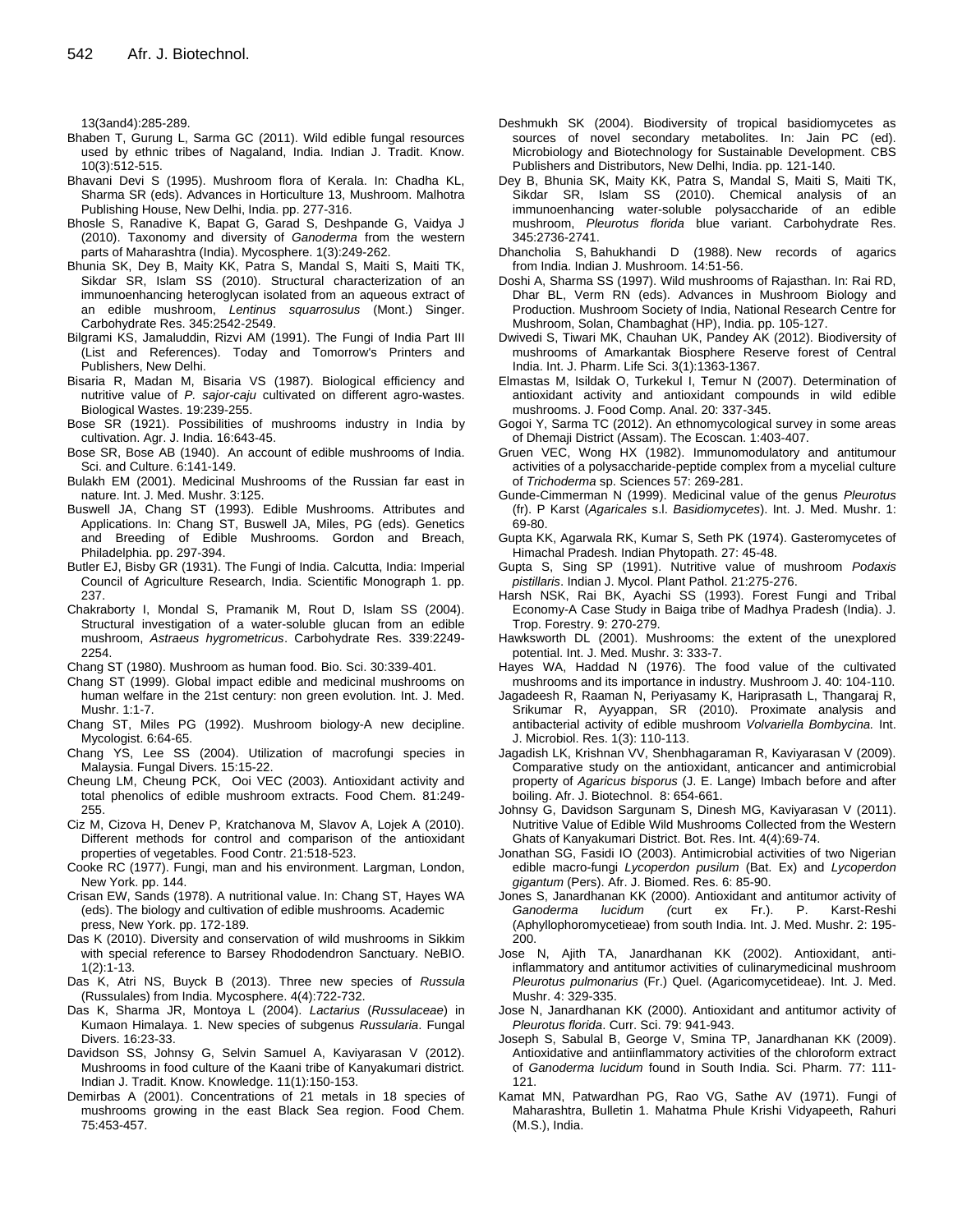- Karwa A, Rai MK (2010). Hitherto unreported *Agaricus* species of Central India. Nusantara Biosci. 2(3): 141-145.
- Kaul TN (1978). Nutritive value of some edible *Morchellaceae*. Ind. J. Mushroom. 4: 26-34.
- Kaul TN (1992). Conservation of Mushroom Resources in India: Introduction and Action Plan. World Wide Fund for Nature-India, New Delhi.
- Kaul TN (2002). Conservation of Mycodiversity in India: an Appraisal. In: Watling R, Frankland JC, Ainsworth AM, Isaac S, Robinson CH (eds). Tropical Mycology. CABI Publishing. 1: 131-147.
- Kaushal SC (1991). Systematics of N.W. Himalayan species of *Helvella*  (operculate discomycete). In: Khullar SP, Sharma MP (eds). Himalayan Botanical Researches. Ashish Publishing House, New Delhi, India. pp. 61-75.
- Kavishree S, Hemavathy J, Lokesh BR, Shashirekha MN, Rajarathnam S (2008). Fat and fatty acids in Indian edible mushrooms. Food Chem. 106: 597-602.
- Khaund P, Joshi SR (2013). Wild edible macrofungal species consumed by the Kashi tribe of Meghalaya, India. Indian J. Nat. Prod. Resour. 4(2):197-204.
- Khoshoo TN (1991). Conservation of biodiversity in biosphere. In: Khoshoo TN, Sharma M (eds). Indian Geosphere Biosphere Programme: Some Aspects. Har-Anand Publications, Vikas Publishing House Private, New Delhi, India. pp. 183-233.
- Khoshoo TN (1992). Plant diversity in the Himalaya: Conservation and utilization. Govind Ballabh Pant Institute of Himalayan Environment and Development, Kosi, Almora, India.
- Kumar R, Tapwal A, Pandey S, Borah RK, Borah D, Borgohain J (2013). Macro-fungal diversity and nutrient content of some edible mushrooms of Nagaland, India. Nusantara Biosci. 5(1):1-7.
- Kumari D, Reddy MS, Upadhyay RC (2011). Antioxidant activity of three species of wild mushroom genus *Cantharellus* collected from North-Western Himalaya, India. Int. J. Agric. Biol. 13: 415-418.
- Laganathan KJ, Ramalingam S, Venkatasubbu V, Venketesan K (2008). Studies on the phytochemical, antioxidant and antimicrobial properties of three indigenous *Pleurotus* species. J. Mol. Biol. Biotech. 1: 20-29.
- Lakhanpal TN (1993). The Himalayan *Agaricales-*status of systematics. Mushroom Res. 2: 1-10.
- Lakhanpal TN (1995). Mushroom flora of North-west Himalaya. In: Chadha KL, Sharma SR (eds). Advances in Horticulture 13: Mushrooms. Malhotra Publishing House, New Delhi, India. pp. 351- 373.
- Lakshmi B, Ajith TA, Sheena M, Nidhi G, Janardhanan KK (2003). Antiperoxidative, anti-inflammatory and antimutagenic activities of ethanol extract of the mycelium of *Ganoderma lucidum* occurring in South India. Teratogen Carcinogen Mutagen. 22: 1-13.
- Lindequist U, Niedermeyer THJ, Julich WD (2005). The pharmacological potential of mushrooms. eCAM. 2(3): 285-299.
- Lintzel W (1941). The nutritional value of edible mushroom proteins. Biochem. Acta. 308: 413-419.
- Loganathan JK, Gunasundari D, Hemalatha M, Shenbhagaraman R, Kaviyarasan V (2010). Antioxidant and phytochemical potential of wild edible mushroom *Termitomyces reticulatus*: individual cap and stipe collected from south eastern part of India. Int. J. Pharma. Sci. Res. 1(7): 62-72.
- Longvah T, Deoshthale YG (1988). Compositional and nutritional studies on edible wild mushrooms from northeast India. Food chem. 64(3): 331-334.
- Maity KK, Patra S, Dey B, Bhunia SK, Mandal S, Das D, Majumdar DK, Maiti S, Maiti TK, Islam SS (2011). A heteropolysaccharide from aqueous extract of an edible mushroom, *Pleurotus ostreatus* cultivar: structural and biological studies. Carbohydrate Res. 346: 366-372.
- Manikandan K (2011). Nutritional and medicinal values of mushrooms. In: Singh M, Vijay B, Kamal S, Wakchaure GC (eds). Mushrooms Cultivation, Marketing and Consumption. Director of Mushroom Research, Solan, India. pp. 11-14.
- Manimozhi M, Kaviyarasan V (2013). Nutritional composition and antibacterial activity of indigenous edible mushroom *Agaricus heterocystis.* Int. J. Adv. Biotechnol. Res. 4(1):78-84.
- Manjula B (1983). A revised list of the agaricoid and boletoid

basidiomycetes from India and Nepal. Proceedings of the Indian Academy of Sciences (Plant Science). 92: 81-213.

- Manjunathan J, Kaviyarasan V (2010). Solvent based effectiveness of antimicrobial activity of edible mushroom *Lentinus tuberregium* (Fr). Int. J. Pharmatech. Res. 2(3): 1910-1912.
- Manjunathan J, Kaviyarasan V (2011). Nutrient composition in wild and cultivated edible mushroom, *Lentinus tuberregium* (Fr.) Tamil Nadu, India. Int. Food Res. J. 18: 59-61.
- Manjunathan J, Subbulakshmi N, Shanmugapriya R, Kaviyarasan V (2011). Proximate and mineral composition of four edible mushroom species from South India. Int. J. Biodivers. Conserv. 3(8):386-388.
- Manning K (1985). Food value and chemical composition. In: Flegg PB, Spencer DM, Wood DA (eds). The biology and technology of the cultivated Mushroom*.* John Willey and sons, New York. pp. 221-230.
- Manoharachary C, Sridhar K, Singh R, Adholeya A, Suryanarayanan TS, Rawat S, Johri BN (2005). Fungal biodiversity: Distribution, conservation and prospecting of fungi from India. Curr. Sci. 89(1): 58- 71.
- Manzi PA, Agguzzi A, Pizzoferrato L (2001). Nutritional mushrooms widely consumed in Italy. Food Chem. 73: 321-325.
- Mattila P, Konko K, Eurola M, Pihlawa JM, Astola J, Vahteristo Lietaniemi V, Kumpulainen J, Valtonen M, Piironen V (2001). Contents of vitamins, mineral elements, and some phenolic compounds in cultivated mushrooms. J. Agric. Food Chem. 49: 2343- 2348.
- Mattila PH, Piironen VI, Uusi R, Koivistoinen, PE (1994). Vitamin D contents in edible mush. J. Agr. Food Chem. 42: 2449-2453.
- Mattila PK, Konko M, Eurola J, Pihlava J, Astola L, Vahteristo V, Hietaniemi J, Kumpulainen N, Valtonen V, Piironen V (2000). Contents of vitamins, mineral elements and some phenolic compounds in the cultivated mushrooms. J. Agric. Food Chem. 49: 2343-2348.
- Moses ST (1948). A preliminary report on the mushrooms of Baroda. Dept. of Fisheries, Baroda State, Baroda, Bulletin No.XIV, 1-3.
- Natarajan K (1995). Mushroom flora of South India (except Kerala). In: Chadha KL, Sharma SR (eds). Advances in Horticulture 13 Mushroom. Malhotra Publishing House, New Delhi, India. pp. 381- 397.
- Negi CS (2006). Morels (*Morchella* sp.) in Kumayun Himalaya. Nat. Prod. Rad. 5(4): 306-310.
- Nitha B, Meera CR, Janardhanan KK (2007). Anti-inflammatory and antitumour activities of cultured mycelium of morel mushroom, *Morchella esculenta.* Curr. Sci. 92(2): 235-239.
- Orgundana SK, Fagade O (1981). The nutritive value of some Nigerian edible mushrooms. In: Mushroom Science XI, Proceedings of the Eleventh International Scientific Congress on the Cultivation of Edible Fungi, Australia. pp. 123-131.
- Panda AK, Swain KC (2011). Traditional uses and medicinal potential of *Cordyceps sinensis* of Sikkim. J. Ayurveda Integr. Med. 2(1):9-13.
- Pande V, Palni UT, Singh SP (2004). Species diversity of ectomycorrhizal fungi associated with temperate forest of Western Himalaya: a preliminary assessment. Curr. Sci. 86(12): 1619-1623.
- Paracer CS, Chahal DS (1962). A new edible species of genus Agaricus in the Punjab (India). Mycopathologia. 18(4): 267-270.
- Pathak NC, Gupta S (1979). Agaric flora of Lucknow. In: Chattopadhyay SB, Smajpati N (eds). Advances in Mycology and Pathology. Oxford and IBH Publishing Co., New Delhi, India. pp. 76-80.
- Patil BD, Jadhav SW, Sathe AV (1995). Mushroom flora of Maharashtra. In: Chadha KL, Sharma SR (eds). Advances in Horticulture 13, Mushroom. Malhotra Publishing House, New Delhi, India. pp. 317-328.
- Pradeep CK, Vrinda KB, Mathew S, Abraham TK (1998). The genus *Volvariella* in Kerala state, India. Mushroom Res. 7(2): 53-62.
- Purkayastha RP, Chandra A (1974). A new species of edible mushroom from India. Trans Brit. Mycol. Soc. 62: 415-418.
- Purkayastha RP, Chandra A (1985). Manual of Indian Edible Mushrooms. Today and Tomorrow's Printers and Publishers, New Delhi, India.
- Pushpa H, Purushothama KB (2012). Biodiversity of Mushrooms in and Around Bangalore (Karnataka), India. American-Eurasian J. Agric. Environ. Sci. 12(6):750-759.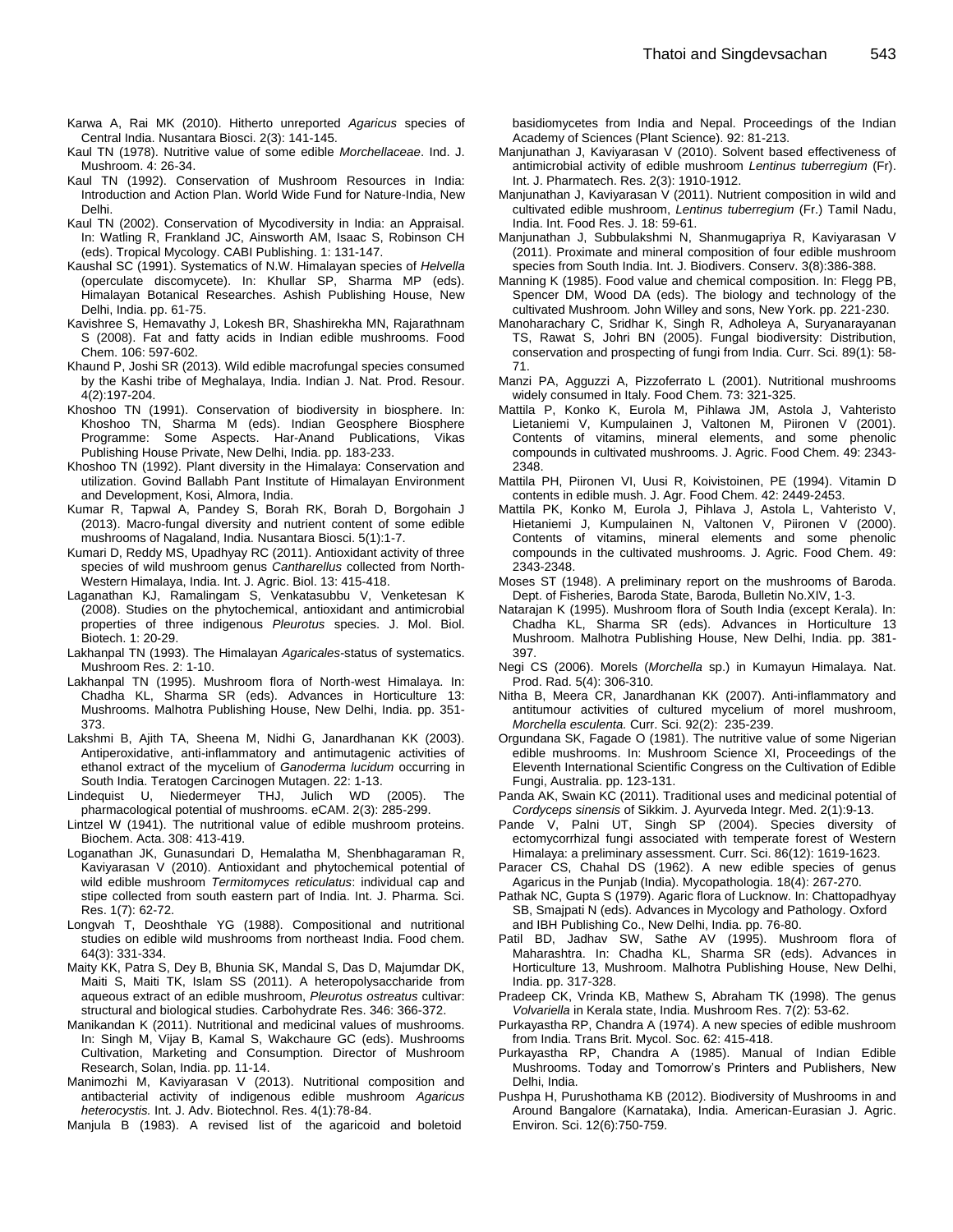- Pushpa H, Purushothoma KB (2010). Nutritional analysis of wild and cultivated edible medicinal mushrooms. World J. Dairy Food Sci. 5(2): 140-144.
- Puttaraju NG, Venkateshaiah SU, Dharmesh SM, Urs SM, Somasundaram R (2006). Antioxidant Activity of Indigenous Edible mushrooms. J. Agric. Food Chem. 54: 9764-9772.
- Quereshi S, Pandey AK, Sandhu SS (2010). Evaluation of antibacterial activity of different *Ganoderma lucidum* extracts. People's J. Scientific Res. 3(1): 9-13.
- Rai M, Biswas G, Chatterjee S, Mandal SC, Acharya K (2009). Evaluation of antioxidant and nitric oxide synthase activation properties of *Armillaria mellea* Quel. e J. Biological Sci. 1(1):39-45.
- Rai M, Tidke G, Wasser SP (2005). Therapeutic potential of mushrooms. Nat. Prod. Rad. 4(4): 246-257.
- Rai RD, Saxena S, Upadhyay RC, Sohi HS (1988). Comparative nutritional value of various *Pleurotus* species grown under identical conditions. Mushroom. J. Tropics. 8: 93-98.
- Rai RD, Sohi HS (1988). How protein rich are mushrooms. Indian Horticulture. 33: 2-3.
- [Ramesh](http://www.phcogres.com/searchresult.asp?search=&author=Ch%2E+Ramesh&journal=Y&but_search=Search&entries=10&pg=1&s=0) C, [Pattar](http://www.phcogres.com/searchresult.asp?search=&author=Manohar+G+Pattar&journal=Y&but_search=Search&entries=10&pg=1&s=0) MG (2010). Antimicrobial properties, antioxidant activity and bioactive compounds from six wild edible mushrooms of Western Ghats of Karnataka, India*.* Pharmacognosy Res. 2(2): 107- 112.
- Rattan SS (1977). The Resupinate Aphyllophorales of the Northwestern Himalaya. J. Cramer, Vaduz, Liechtenstein.
- Ribeiro B, Valentao P, Baptista P, Seabra RM, Andrade PB (2007). Phenolic compounds, organic acids profiles and antioxidative properties of beefsteak fungus (*Fistulina hepatica*). Food Chem. Toxicol. 45: 1805-1813.
- Roberto Garibay-Orijel J, Cifuentes, Estrada-Torres A, Caballero J (2005). Fungal Biodiversity, People using macro-fungal diversity in Oaxaca, Mexico.
- Rolfe RT, Rolfe FW (1925). The Romance of the fungus world. Chapman and Hall Ltd., London. pp. 309.
- Rout D, Mondal S, Chakraborty I, Pramanik M, Islam SS (2004). Structural characterization of an immunomodulating polysaccharide isolated from aqueous extract of *Pleurotus florida* fruit-bodies. Med. Chem. Res. 13: 509-517.
- Rout D, Mondal S, Chakraborty I, Pramanik M, Islam SS (2005). Chemical analysis of a new (1→3), (1→6)-branched glucan from an edible mushroom, *Pleurotus florida*. Carbohydrate Res. 340: 2533- 2539.
- Roy SK, Das D, Mondal S, Maiti D, Bhunia B, Maiti TK, Islam SS (2009). Structural studies of an immunoenhancing water-soluble glucan isolated from hot water extract of an edible mushroom, *Pleurotus florida*, cultivar Assam Florida. Carbohydrate Res. 344: 2596-2601.
- Sachan SKS, Patra JK, Thatoi HN (2013). Indigenous knowledge of ethnic tribes for utilization of wild mushrooms as food and medicine in similipal biosphere reserve, Odisha, India. J. Agric. Technol. 9(2):335-348.
- Saini SS, Atri NS (1995). Mushroom flora of Punjab. In: Chadha KL, Sharma SR (eds). Advances in Horticulture 13, Mushroom. Malhotra Publishing House, New Delhi, India. pp. 374-386.
- Saini SS, Atri NS, Bhupal MS (1988). North Indian Agaricales-V. Indian Phytopathol. 41: 622-625.
- Saini SS, Atri NS, Gupta AK (1997). Studies on the Genus Agaricus L: Fr. The subgenus *Agaricus* section Sanguinolenti Schaeff. et Moller from North West India. Mushroom Res. 6(2): 53-58.
- Samajipati N (1978). Nutritive value of Indian edible mushrooms. Mushroom Sci. 10: 695-703.
- Samorini G (2001). Fungi Hallucinogeni. Studi etnomicologici. Telesterion. Dozza, Bologna, Italy. pp. 250.
- Sarbhoy AK, Aggarwal DK, Varshney JL (1996). Fungi of India. CBS Publishers and Distributors, Daryaganj, New Delhi, India.
- Sarma TC, Sarma I, Patiri BN (2010). Wild edible mushrooms used by some ethnic tribes of western Assam. The Bioscan. 3: 613-625.
- Sathe AV, Kulkarni SM (1987). A check list of wild edible mushrooms from South-West India. In: Kaul TN, Kapur BM (eds). Indian Mushroom Science II. Regional Research Laboratory, Jammu, India. pp. 411-413.
- Sathe AV. 1979. Agaricology in India-a review of work on Indian Agaricales. Biovigyanam. 5: 125-130.
- Sharma PM, Sidhu D (1991). Notes on Himalayan *Geoglossaceae*. In: Khullar SP, Sharma MP (eds). Himalayan Botanical Researches. Ashish Publishing House, New Delhi, India. pp. 13-29.
- Sharma RP, Kaisth KR, Lakhanpal TN (1988). Protein and mineral content of two edible *Lactarius species*. Indian J. Mushrooms. 14: 44- 47.
- Sharma SS, Doshi A, Trivedi A (1992). Records and Reports. Mush Res. 1: 41.
- Sheena N, Lakshmi B, Janardhanan KK (2005). Therapeutic potential of *Ganoderma lucidum* (Fr.) P. Karst. Nat. Prod. Rad. 4(5): 382-386.
- Shimada K, Fujikawa K, Yahara K, Nakamura T (1992). Antioxidative properties of xanthan on the autoxidation of soybean oil in cyclodextrin emulsion. J. Agric. Food Chem. 40:945-948.
- Sing NI, Sing SM (1993). Edible fleshy fungal flora of Manipur. Bioveel. 4(2): 153-158.
- Sing NI, Sing SM, Th C (2002). Fleshy fungi of Manipur. In: Vij SP, Kondo K, Sharma ML, Gupta A (eds). Plant Genetic Diversity: Exploaration, Evaluation, Conservation. Afficiated East West Press Pvt. Ltd., New Delhi, India. pp. 9-13.
- Singdevsachan SKS, Patra JK, Thatoi HN (2013). Nutritional and Bioactive Potential of Two Wild Edible Mushrooms (*Lentinus sajorcaju* and *Lentinus torulosus*) from Similipal Biosphere Reserve, India. Food Sci. Biotechnol. 22(1):137-145.
- Singer R (1961). Mushrooms and Truffles, Leonard Hill Books Ltd. pp. 272.
- Singh RD (1994). Edible mushrooms of arid zones of Rajasthan. Abstracts of Papers Presented at the National Symposium on Mushrooms. Mushroom Society of India, Solan, India. pp. 8.
- [Sivakumar](http://www.ijpsonline.com/searchresult.asp?search=&author=R+Sivakumar&journal=Y&but_search=Search&entries=10&pg=1&s=0) R, [Vetrichelvan](http://www.ijpsonline.com/searchresult.asp?search=&author=T+Vetrichelvan&journal=Y&but_search=Search&entries=10&pg=1&s=0) T, [Rajendran](http://www.ijpsonline.com/searchresult.asp?search=&author=NN+Rajendran&journal=Y&but_search=Search&entries=10&pg=1&s=0) NN, [Indira Devi](http://www.ijpsonline.com/searchresult.asp?search=&author=M+Indira+Devi&journal=Y&but_search=Search&entries=10&pg=1&s=0) M, [Sundaramoorthi](http://www.ijpsonline.com/searchresult.asp?search=&author=K+Sundaramoorthi&journal=Y&but_search=Search&entries=10&pg=1&s=0) K, [Shankar](http://www.ijpsonline.com/searchresult.asp?search=&author=ASK+Shankar&journal=Y&but_search=Search&entries=10&pg=1&s=0) ASK, [Shanmugam](http://www.ijpsonline.com/searchresult.asp?search=&author=S+Shanmugam&journal=Y&but_search=Search&entries=10&pg=1&s=0) S (2006). Antibacterial activity of mushroom *Osmoporus odoratus.* Indian J. Pharma. Sci. 68(4): 523-524.
- Sohi HS, Kumar S, Seth PK (1964). Some interesting fleshy fungi from Himanchal Pradesh. Indian Phytopath. 17: 317-322.
- Sohi HS, Kumar S, Seth PK (1965). Some interesting fleshy fungi from Himachal Pradesh. J. Indian Bot. Soc. 54: 69-73.
- Srivastava B, Dwivedi AK, Pandey VN (2011). Ethnobotanical survey, distribution and utilization of *Termitomyces* species in Gorakhpur forest division. Plant Sciences Feed. 1(3): 28-33.
- Surekha Ch, Kaladhar DSVGK, Raju Srikakarlapudi JR, Haseena (2011). Evaluation of antioxidant and antimicrobial potentiality of some edible mushrooms. Int. J. Adv. Biotech. Res. 2(1): 130-134.
- Swapna S, Abrar S, Krishnappa M (2008). Diversity of macrofungi in semi-evergreen and moist deciduous forest of Shimoga District-Karnataka, India. J. Mycol. Plant Pathol. 38(1): 21-26
- Tambeker DH, Sonar TP, Khodke MV, Khante BS (2006). The novel antimicrobials from two edible mushrooms: *Agaricus bisporus* and *Pleurotus sajor caju*. Int. J. Pharmacol. 2(5): 584-587.
- Thind KS (1961). The *Clavariaceae* of India. Indian Council of Agricultural Research, New Delhi, India.
- Upadhyay RC, Kaur A, Semwal KC (2007). New records of fleshy fungi from North Western Himalaya. In: Rai RD, Singh SK, Yadav MC, Tewari RP (eds). Mushroom Biology and Biotechnology. Mushroom Society of India, Solan, India. pp. 13.
- Verma RN, Singh GB, Bilgrami KS (1987). Fleshy fungal flora of N.E.H. India- I. Manipur and Meghalaya. Indian Mush. Sci. 2: 414- 421.
- Verma RN, Singh GB, Mukta Singh S (1995). Mushroom flora of north-
- eastern hills. In: Chadha KL, Sharma SR (eds). Advances in Horticulture 13 Mushroom*.* Malhotra Publishing House, New Delhi, India. pp. 329-349.
- Vishwakarma MP, Bhatt RP, Gairola S (2011). Some medicinal mushrooms of Garhwal Himalaya, Uttarakhand, India. Int. J. Med. Arom. Plants. 1(1):33-40.
- Vishwakarma MP, Bhatt RP, Joshi S (2012). Macrofungal diversity in moist temperate forests of Garhwal Himalaya. Indian J. Sci. Technol. 5(1):1928-1932.
- Wani BA, Bodha RH, Wani AH (2010). Nutritional and medicinal importance of mushrooms. J. Med. Plants Res. 4(24): 2598-2604. Wasser SP, Weis AL (1999). Medicinal properties of substances